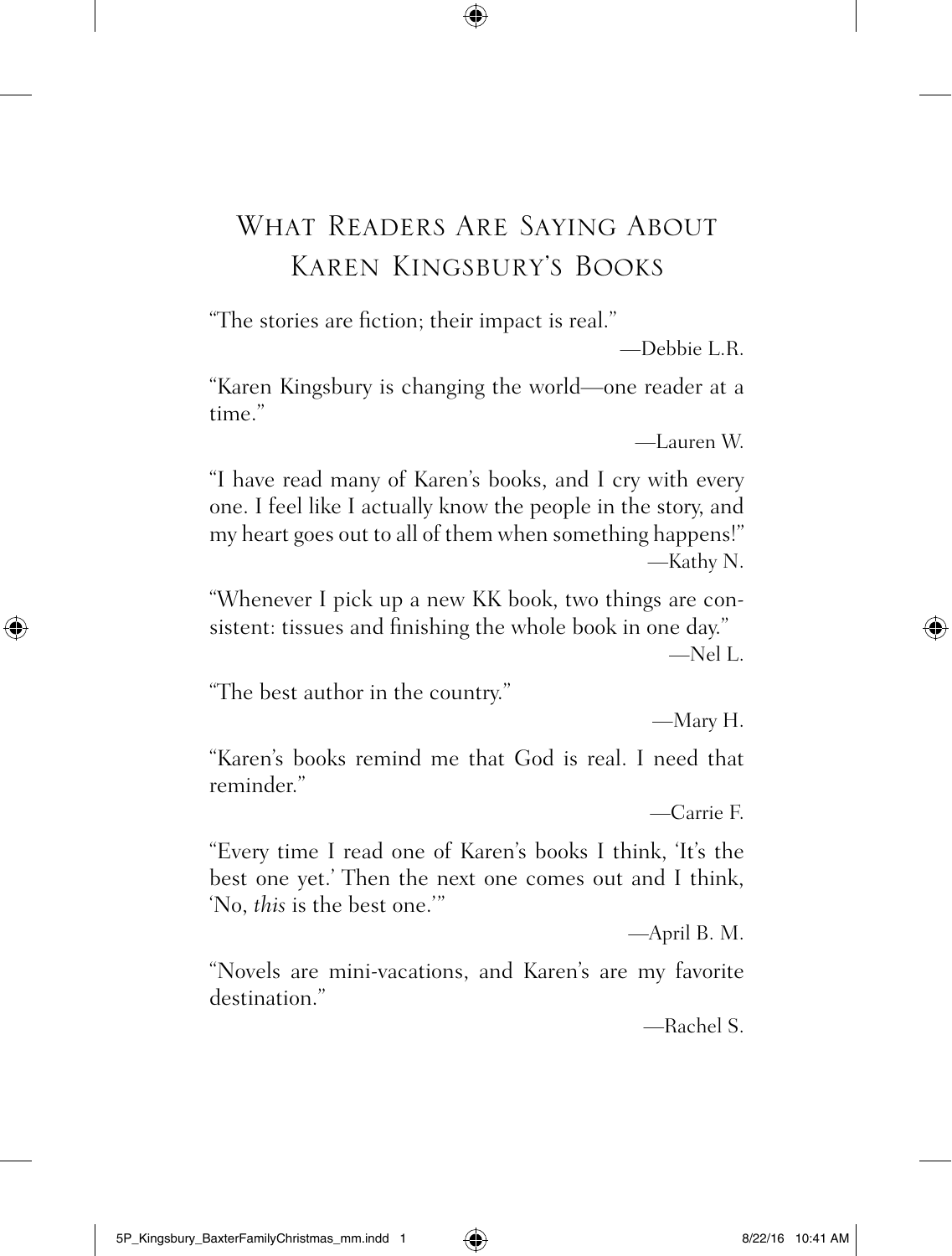### Other Life-Changing Fiction™ by Karen Kingsbury

#### **Stand-Alone Titles**

*Fifteen Minutes The Chance The Bridge Oceans Apart Between Sundays When Joy Came to Stay On Every Side Divine Like Dandelion Dust Where Yesterday Lives Shades of Blue Unlocked Coming Home—The Baxter Family*

#### **Angels Walking Series**

*Angels Walking Chasing Sunsets Brush of Wings*

#### **The Baxters—Redemption Series**

*Redemption Remember Return Rejoice Reunion*

**The Baxters—Firstborn Series** *Fame*

*Forgiven Found Family Forever*

#### **The Baxters—Sunrise Series**

*Sunrise Summer Someday Sunset*

#### **The Baxters—Above the Line Series** *Above the Line: Take One*

*Above the Line: Take Two Above the Line: Take Three Above the Line: Take Four*

#### **The Baxters—Bailey Flanigan Series** *Leaving*

*Learning Longing Loving*

#### **Baxter Family Collection**

*A Baxter Family Christmas*

#### **9/11 Series** *One Tuesday Morning Beyond Tuesday Morning Remember Tuesday Morning*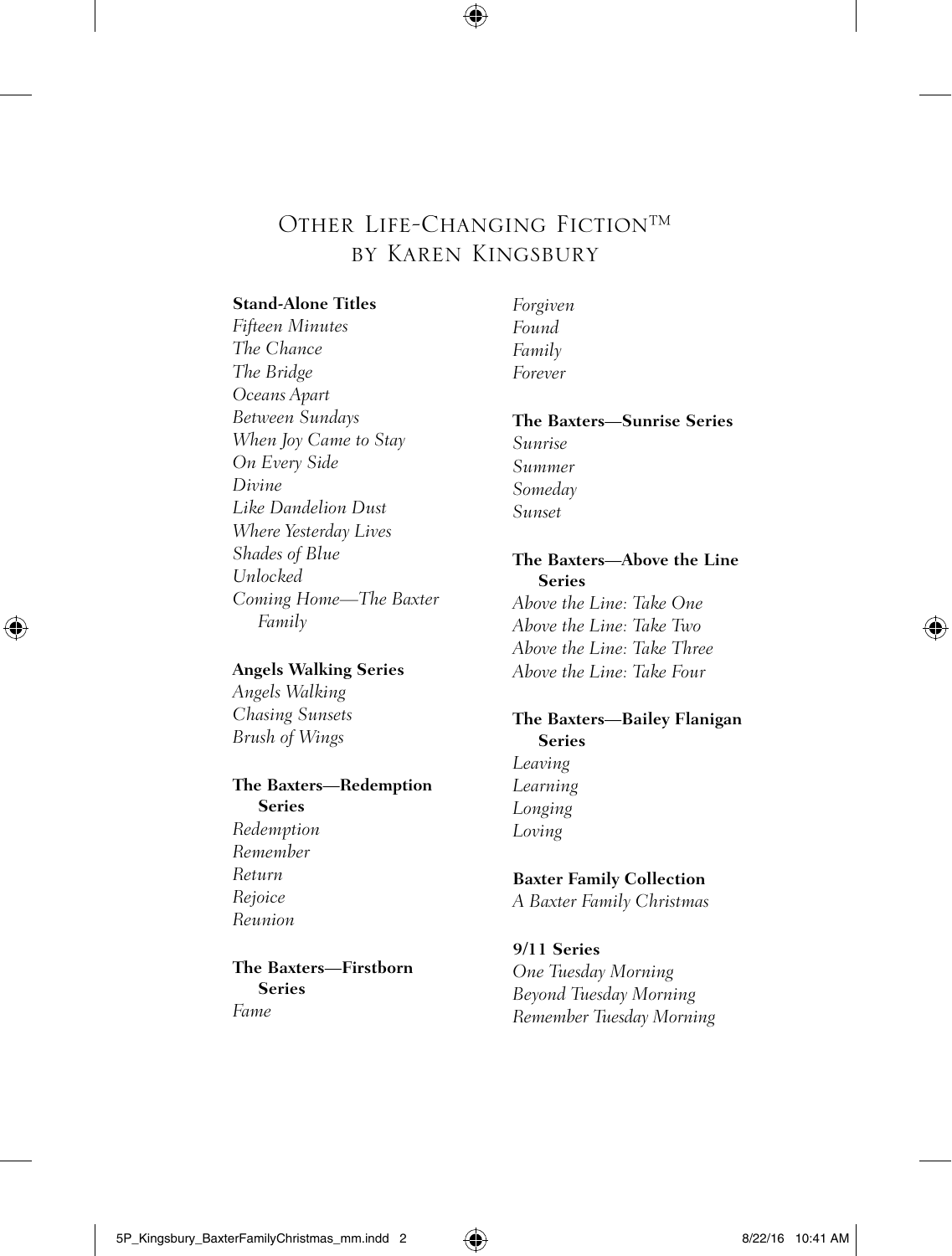**Lost Love Series** *Even Now*

*Ever After*

#### **Red Glove Series**

*Gideon's Gift Maggie's Miracle Sarah's Song Hannah's Hope*

#### **e-Short Stories**

*The Beginning I Can Only Imagine Elizabeth Baxter's 10 Secrets to a Happy Marriage Once Upon a Campus*

#### **Forever Faithful Series**

*Waiting for Morning Moment of Weakness Halfway to Forever*

#### **Women of Faith Fiction Series**

*A Time to Dance A Time to Embrace*

#### **Cody Gunner Series**

*A Thousand Tomorrows Just Beyond the Clouds This Side of Heaven*

**Life-Changing Bible Story Collections** *Family of Jesus*

*Friends of Jesus*

#### **Children's Titles**

*Let Me Hold You Longer Let's Go on a Mommy Date We Believe in Christmas Let's Have a Daddy Day The Princess and the Three Knights The Brave Young Knight Far Flutterby Go Ahead and Dream with Quarterback Alex Smith Whatever You Grow Up to Be Always Daddy's Princess Forever My Little Girl Forever My Little Boy*

#### **Miracle Collections**

*A Treasury of Christmas Miracles A Treasury of Miracles for Women A Treasury of Miracles for Teens A Treasury of Miracles for Friends A Treasury of Adoption Miracles Miracles–a Devotional*

#### **Gift Books**

*Forever Young: Ten Gifts of Faith for the Graduate*

#### www.KarenKingsbury.com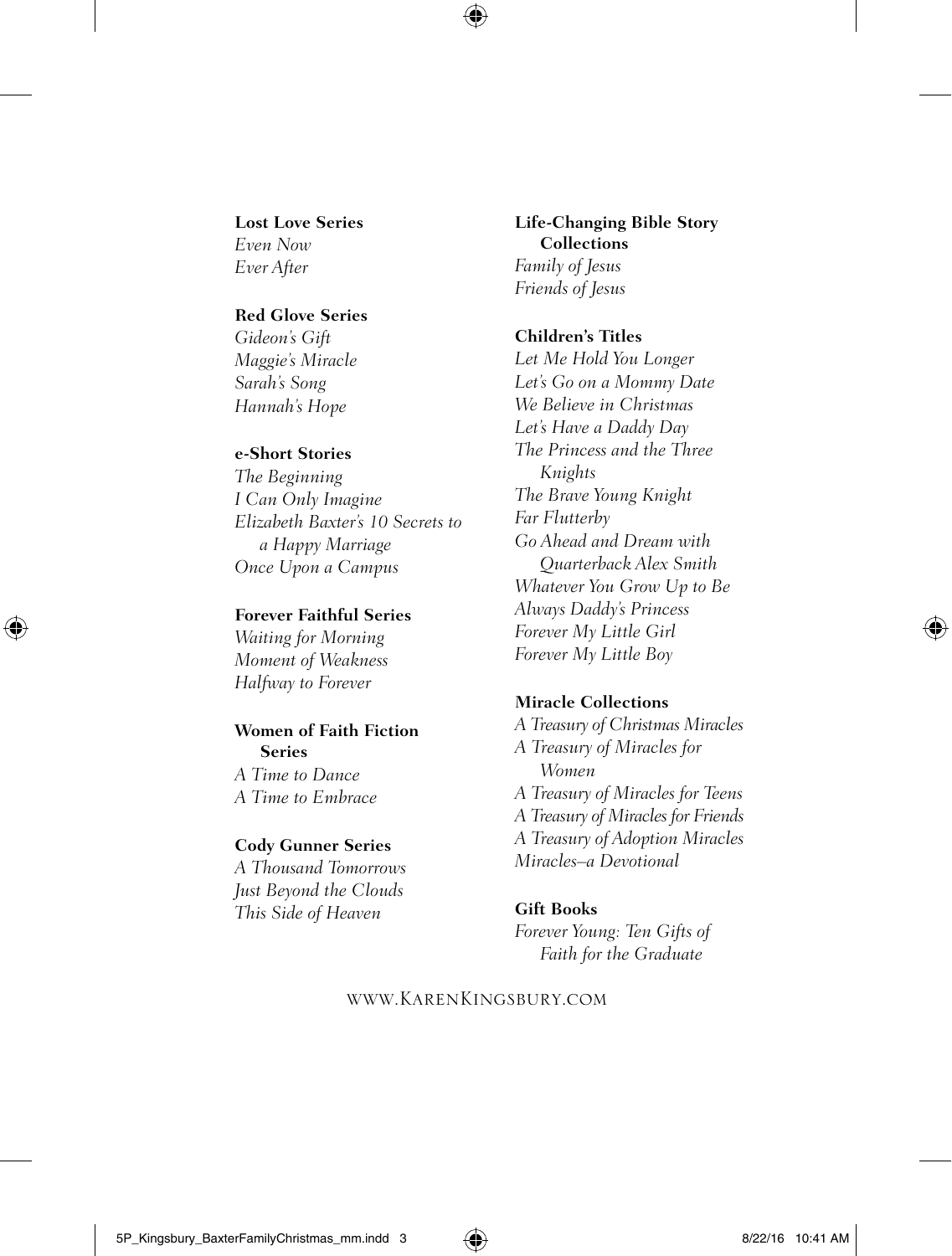# A BAXTER FAMILY CHRISTMAS



a novel

## Karen Kingsbury



HOWARD BOOKS An Imprint of Simon & Schuster, Inc. New York Nashville London Toronto Sydney New Delhi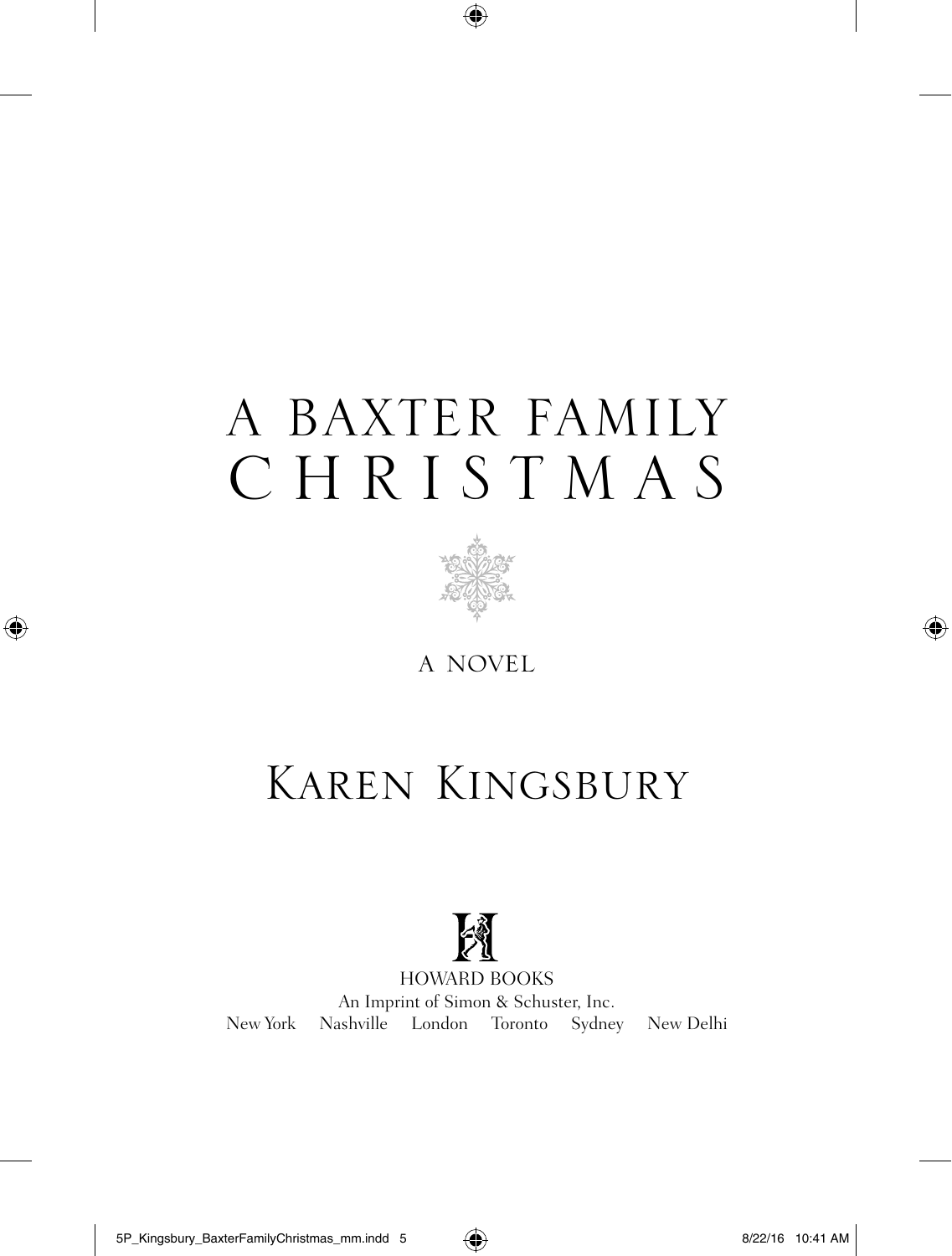

Howard Books An Imprint of Simon & Schuster, Inc. 1230 Avenue of the Americas New York, NY 10020

This book is a work of fiction. Any references to historical events, real people, or real places are used fictitiously. Other names, characters, places, and events are products of the author's imagination, and any resemblance to actual events or places or persons, living or dead, is entirely coincidental.

Copyright © 2016 by Karen Kingsbury

Scripture quotations are from the Holy Bible, English Standard Version, copyright © 2001, 2007 by Crossway Bibles, a division of Good News Publishers. Used by permission. All rights reserved.

Published in association with the literary agency of Alive Literary Agency, 7680 Goddard Street, Suite 200, Colorado Springs, Colorado, 80920, http://aliveliterary.com.

All rights reserved, including the right to reproduce this book or portions thereof in any form whatsoever. For information, address Howard Books Subsidiary Rights Department, 1230 Avenue of the Americas, New York, NY 10020.

First Howard Books hardcover edition October 2016

HOWARD and colophon are trademarks of Simon & Schuster, Inc.

For information about special discounts for bulk purchases, please contact Simon & Schuster Special Sales at 1-866-506-1949 or business@simonandschuster.com.

The Simon & Schuster Speakers Bureau can bring authors to your live event. For more information or to book an event, contact the Simon & Schuster Speakers Bureau at 1-866-248-3049 or visit our website at www.simonspeakers.com.

Interior design by Davina Mock-Maniscalco

Manufactured in the United States of America

10 9 8 7 6 5 4 3 2 1

Library of Congress Cataloging-in-Publication Data

Names: Kingsbury, Karen, author.

Title: A Baxter family Christmas : a novel / Karen Kingsbury.

Description: First Howard Books hardcover edition. | New York ; Nashville : Howard Books, 2016.

Identifiers: LCCN 2016018700 | ISBN 9781451687569 (hardback)

Subjects: LCSH: Domestic fiction. | BISAC: FICTION / Christian / Romance. | FICTION / Religious. | GSAFD: Christian fiction.

Classification: LCC PS3561.I4873 B39 2016 | DDC 813/.54—dc23 LC record available at https://lccn.loc.gov/2016018700

ISBN 978-1-4516-8756-9 ISBN 978-1-4516-8758-3 (ebook)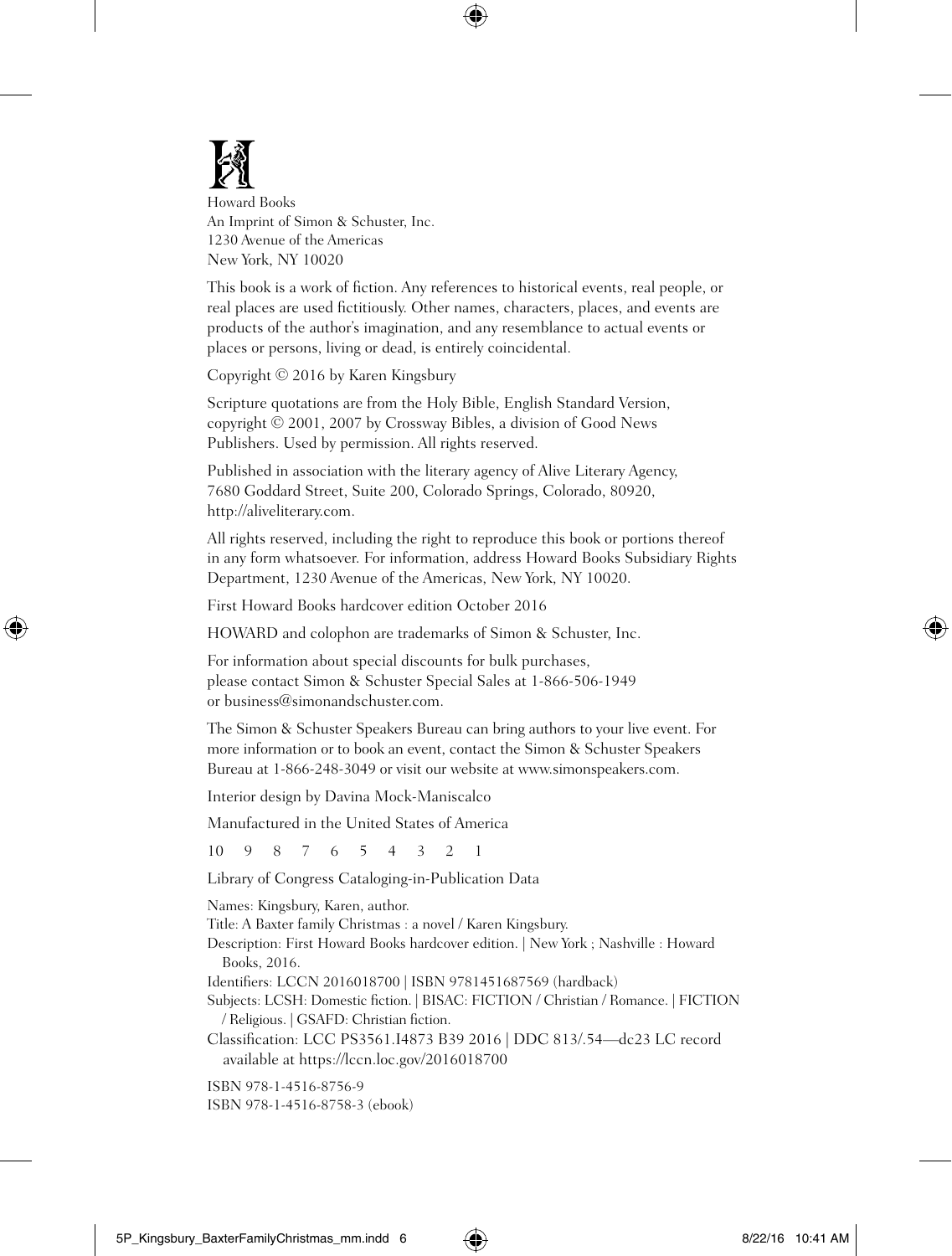

## THE BAXTER FAMILY: YESTERDAY AND TODAY

 $\Gamma$  family. Yes, you could go back and read twenty-three family. Yes, you could go back and read twenty-three books on these most-loved characters. The list of Baxter titles—in order—is at the beginning of this book. But you don't have to read those, to read this one. In fact, there will be other Baxter books coming in the next few years. If you wish, you can begin right here.

At Christmastime.

Whether you've known the Baxters for years or are just meeting them now, here's a quick summary of the family, their kids, and their ages. Also, because these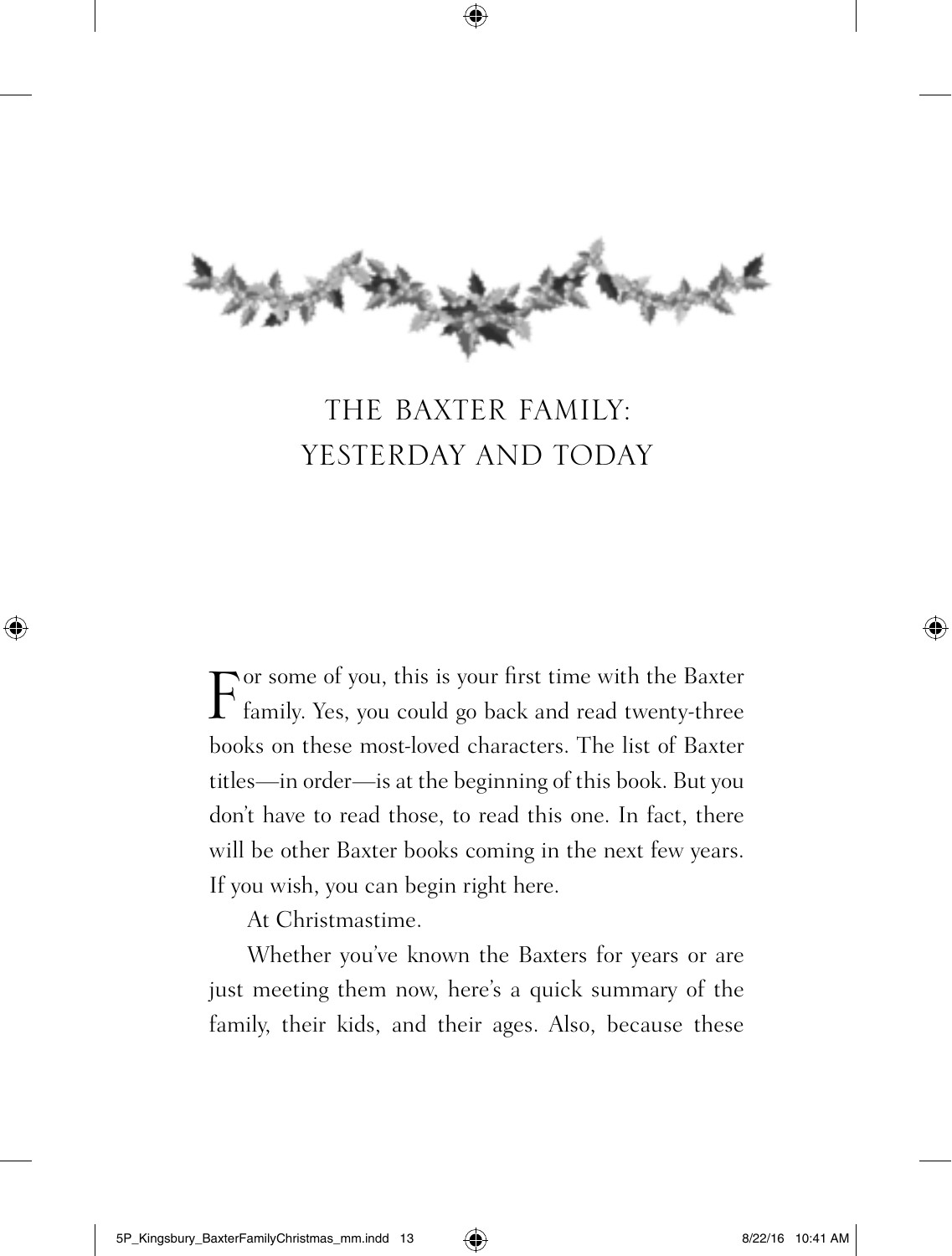characters are fictional, I've taken some liberty with their ages. Let's just assume this is how old everyone is today.

Now, let me introduce you to—or remind you of the Baxter family:



The Baxters began in Bloomington, Indiana, and most of the family still lives there today.

The Baxter house is on ten acres outside of town, with a winding creek that runs through the backyard. It has a wraparound porch and pretty view and the memories of a lifetime. The house was built by John and Elizabeth Baxter. They raised their children here. Today it is owned by one of their daughters—Ashley—and her husband, Landon Blake. It is still the place where the extended Baxter family gathers for special celebrations—like Christmas.

John Baxter: John is the patriarch of the Baxter family. He is a doctor, well known in Bloomington. He also teaches medicine at Indiana University. John's first wife, Elizabeth, died ten years ago from a recurrence of cancer. Years later, John remarried Elaine, and the two live in Bloomington.

Dayne Matthews, 41: Dayne is the oldest son of John and Elizabeth. Dayne was born out of wedlock and given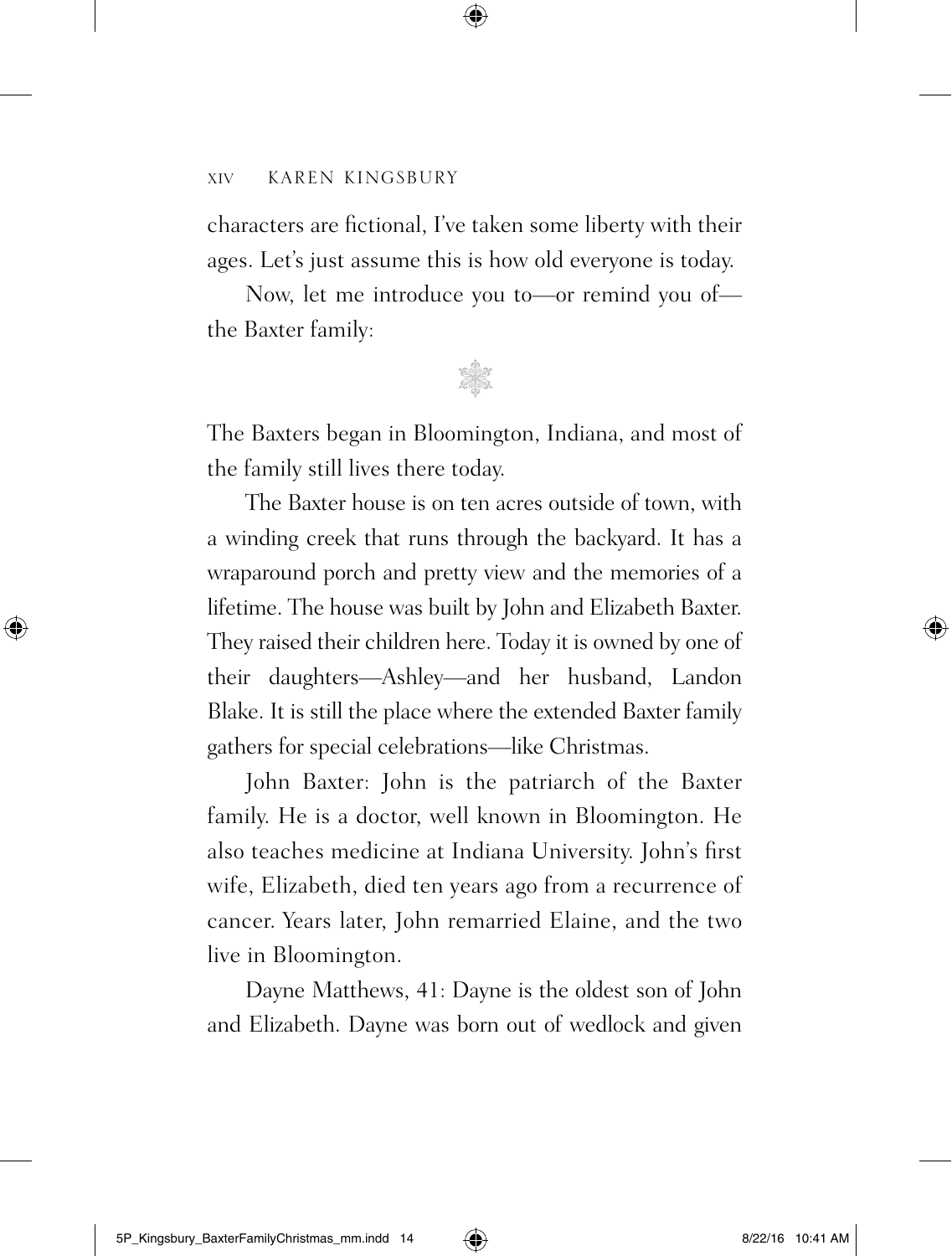up for adoption at birth. His adoptive parents died in a small plane crash when he was 18. Years later, Dayne became a very visible and popular movie star. At age 30, he hired an attorney to find his birth parents—John and Elizabeth Baxter. He had a moment with Elizabeth in the hospital before she died, and years later he connected with the rest of his biological family. Dayne is married to Katy, 39. The couple has three children: Sophie, 6; Egan, 4; and Blaise, 2. They are very much a part of the Baxter family, and they split time between Los Angeles and Bloomington.

Brooke Baxter West, 39: Brooke is a pediatrician in Bloomington, married to Peter West, 39, also a doctor. The couple has two daughters: Maddie, 18, and Hayley, 15. The family experienced a tragedy when Hayley suffered a drowning accident at age 3. She recovered miraculously, but still has disabilities caused by the incident.

Kari Baxter Taylor, 37: Kari is a designer, married to Ryan Taylor, 39, football coach at Clear Creek High School. Kari also runs the Bloomington Crisis Pregnancy Center with her sister Brooke. Kari and Ryan have three children: Jessie, 16; RJ, 9; and Annie, 6. Kari had a crush on Ryan when the two were in middle school. They dated through college, and then broke up over a misunderstanding. Kari married a man she met in college, Tim Jacobs,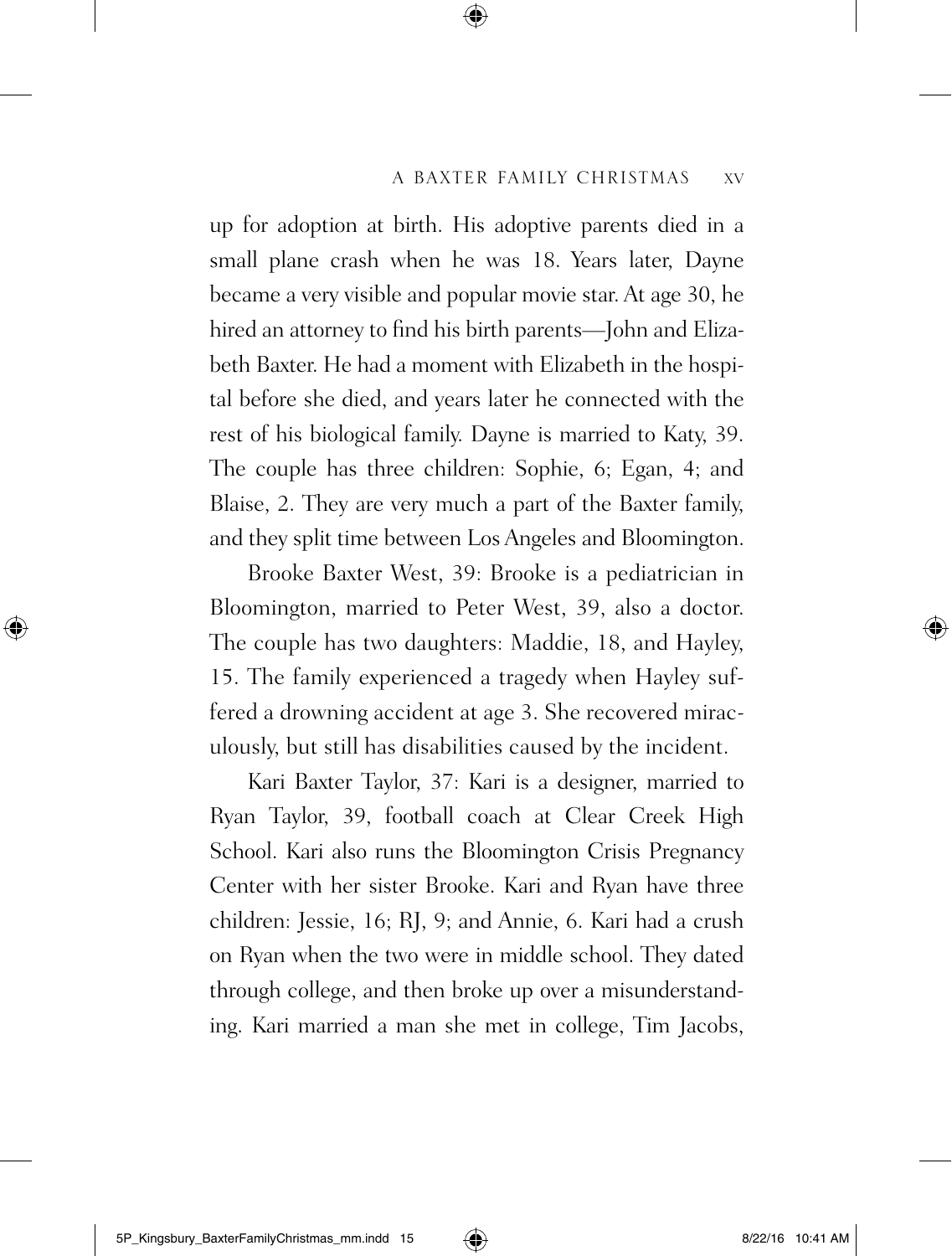but some years into their marriage he had an affair. The infidelity resulted in his murder at the hands of a stalker. The tragedy devastated Kari, who was pregnant at the time with their first child (Jessie). Ryan came back into her life around the same time, and years later he and Kari married. They live in Bloomington.

Ashley Baxter Blake, 35: Ashley is the former black sheep of the Baxter family, married to Landon Blake, 35, who works for the Bloomington Fire Department. The couple has four children: Cole, 15; Amy, 10; Devin, 8; and Janessa, 4. As a young single mom, Ashley was jaded against God and her family when she reconnected with her firefighter friend Landon, who had secretly always loved her. Eventually Ashley and Landon married and Landon adopted Cole. Together, the couple had two children—Devin and Janessa. Between those children, they lost a baby girl, Sarah Marie, at birth to anencephaly. Amy, Ashley's niece, came to live with them a few years ago after Amy's parents, Erin Baxter Hogan and Sam Hogan, and Amy's three sisters, Clarissa, Chloe, and Heidi Jo, were killed in a horrific car accident. Amy was the only survivor. Ashley and Landon and their family live in Bloomington, in the old Baxter house, where Ashley and her siblings were raised. Ashley still paints and is successful in selling her work in local boutiques.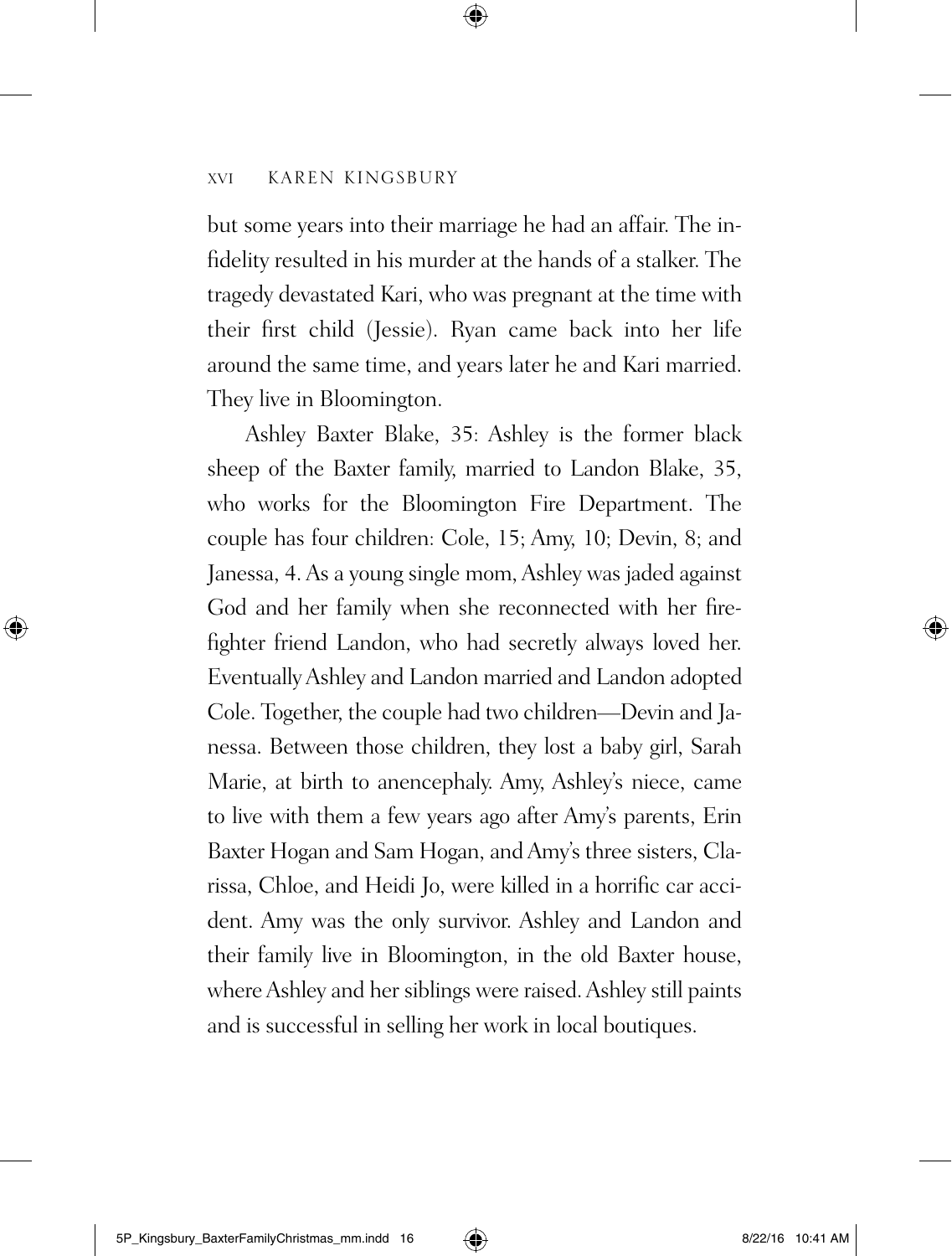Luke Baxter, 33: Luke is a lawyer, married to Reagan Baxter, 33, a blogger. The couple has three children: Tommy, 13; Malin, 8; and Johnny, 4. Luke met Reagan in college. They experienced a major separation early on, after having Tommy out of wedlock. Eventually the two married, though they could not have more children. Malin and Johnny are both adopted.

In addition to the Baxters, this book will revisit the Flanigan family. The Flanigans have been friends with the Baxters for many years. So much so that I previously wrote five books about their oldest daughter—Bailey Flanigan. For the purpose of this book and those that might follow, here are the names and ages of the Flanigans:

\* Station

Jim and Jenny Flanigan, both 45. Jim is a football coach for the Indianapolis Colts, and Jenny is a freelance writer who works from home. Bailey, 22, is married to Brandon Paul, 25. Bailey and Brandon were once actors in Hollywood—Brandon, very well known. Today they run the Christian Kids Theater in downtown Bloomington. Bailey's brothers are Connor, 19—a student at Liberty University; Shawn and Justin—both 17 and juniors at Clear Creek High; BJ, 16, a sophomore; and Ricky, 13, an eighth grader.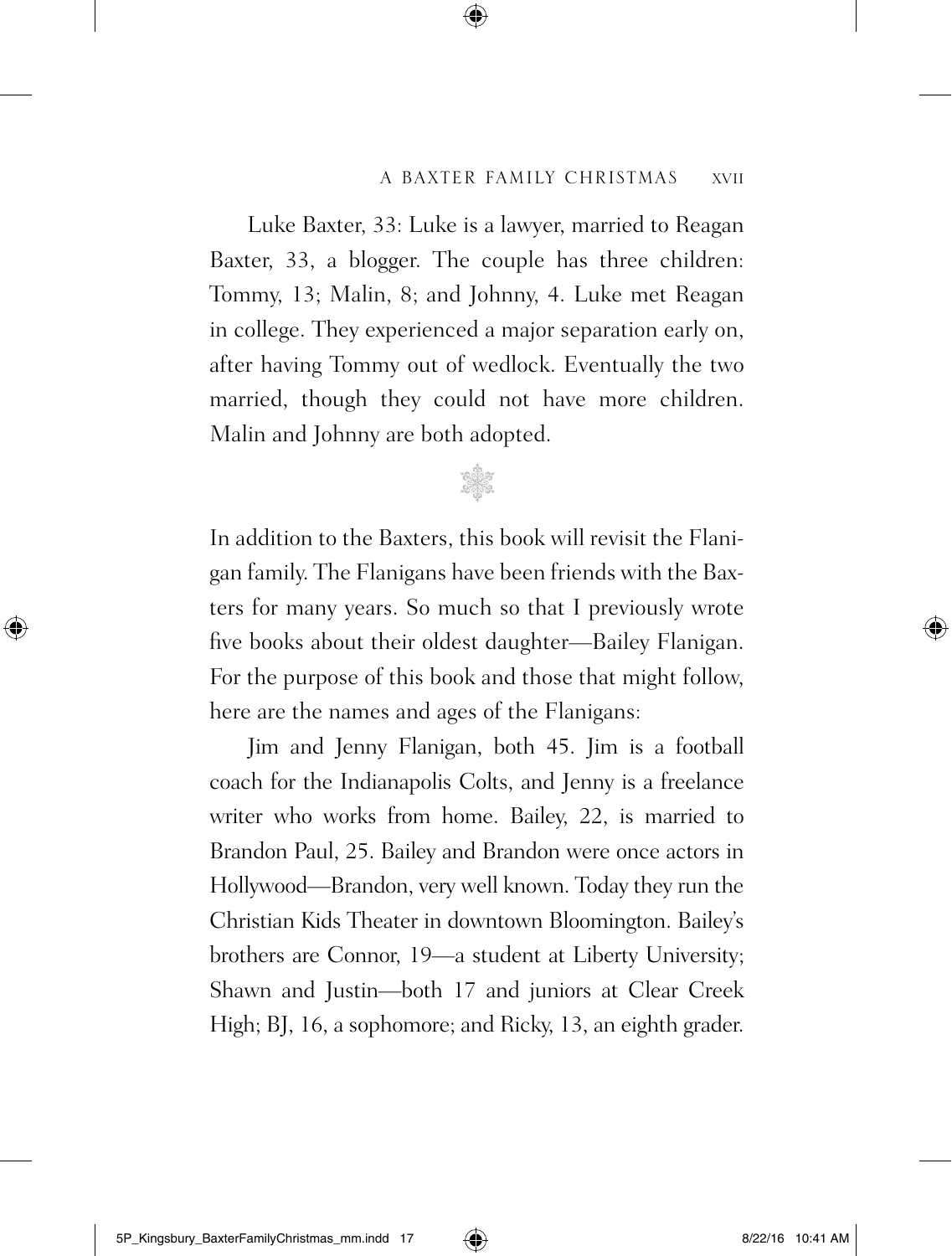

## CHAPTER ONE

Heavy snow clouds hung low over Bloomington, Indiana, the Saturday before Thanksgiving. But the diana, the Saturday before Thanksgiving. But the atmosphere was warm and bright in the Clear Creek High School gym, where Ashley Baxter Blake sat next to her husband, Landon. On the floor with the ball was her fifteen-year-old son, Cole, whose freshman team was minutes from beating its crosstown rival.

The high-pitched sound of a whistle pierced the gymnasium. "Traveling!" The ref called Cole for the violation and instantly Ashley was on her feet. "Are you se—" She eased herself back down to the bleacher and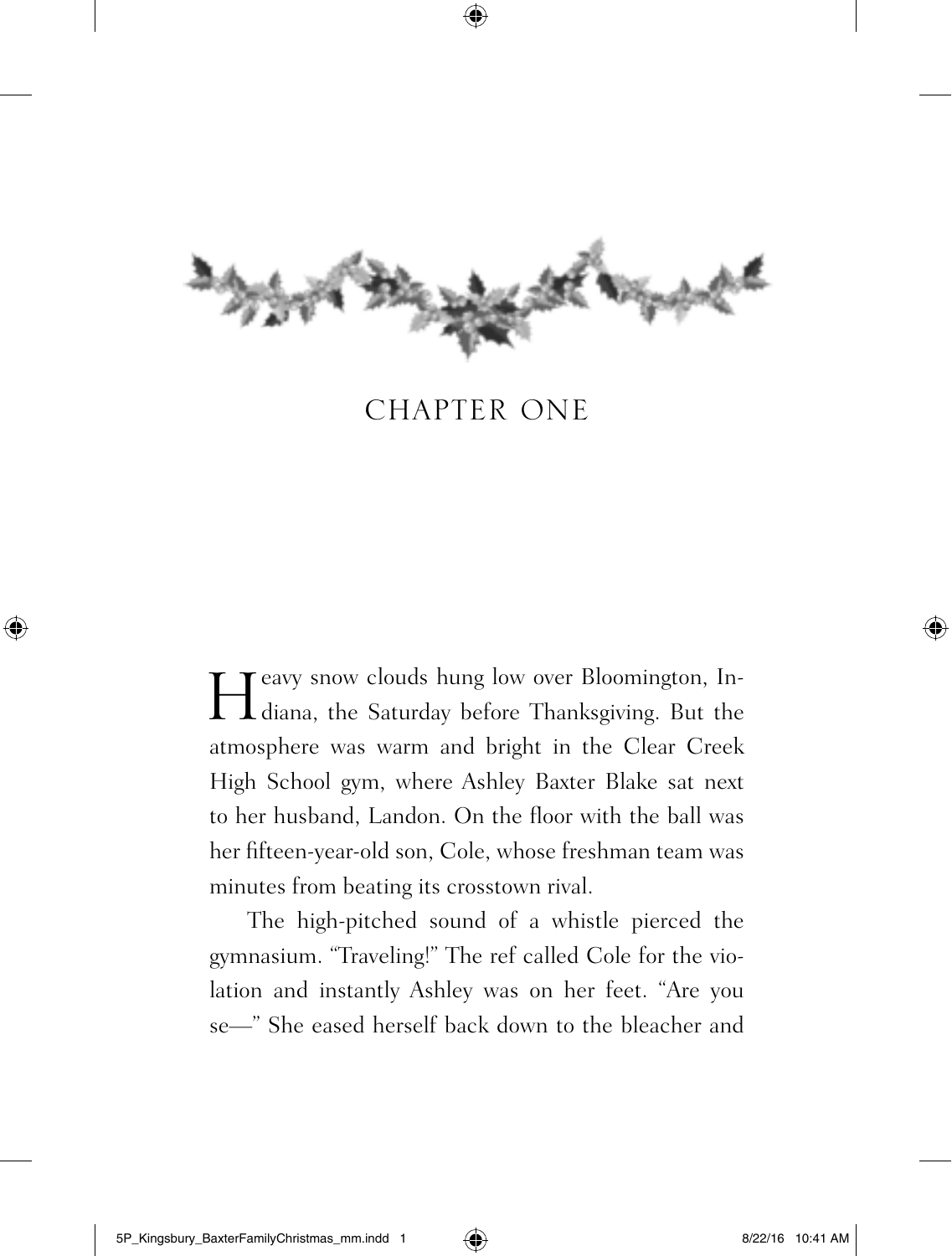bit the inside of her lip. Gradually she brought her hands together and clapped. "Here we go. You got this, Cole."

Four-year-old Janessa scrambled up onto Ashley's lap. "Cole's the best basketball boy in the world, right, Mommy?"

"Yes, baby." Ashley kissed her cheek. "And the refs are just human." She met Landon's eyes over Janessa's head and managed a smile. She mouthed her next words to him. *I'm trying.*

Landon chuckled. "You've come a long way."

It was true. Cole was just a little guy when he first started playing basketball here. Part of the park league program. On his first game, Ashley had caught herself getting too enthusiastic, yelling a bit too loud. And yes, maybe a bit too concerned with questionable calls by the referees. Her attitude wasn't that surprising. Lately she'd been frustrated with her father and snapping at everyone.

Ashley drew a slow breath. She still cared about the calls and the scoreboard. But she'd learned a lot. Winning and losing meant nothing compared to the thrill of enjoying the game.

Cole played basketball because he loved it. Today. For now. If he scored twenty points and his team won,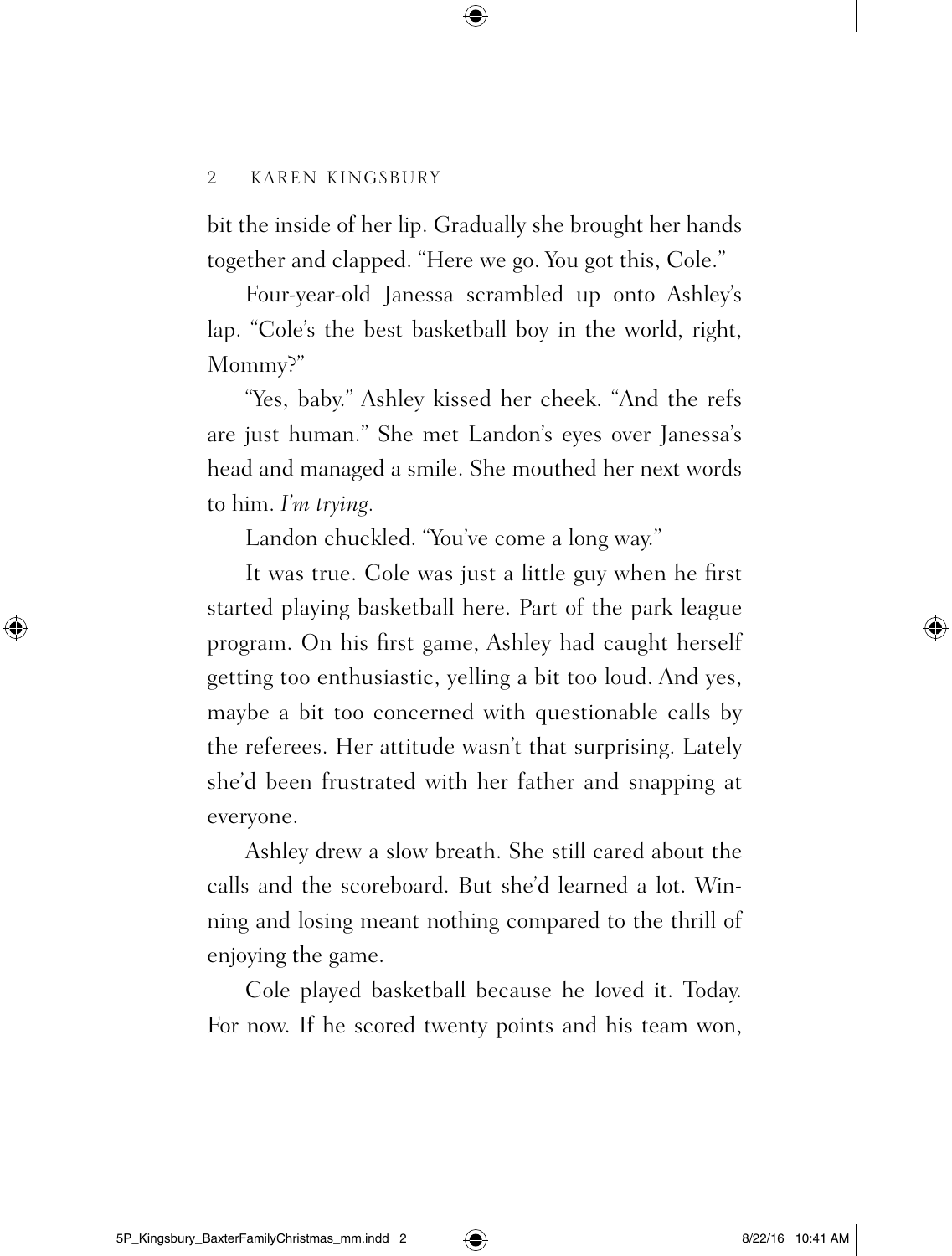great. But the joy Ashley felt watching her son play had nothing to do with his points scored or an official's call or whether Cole played next season. Let alone whether he played college ball one day.

Even living here in the shadow of Bloomington's Indiana University.

Amy, ten, and Devin, eight, sat on the other side of Landon. Devin tugged Landon's sleeve. "That wasn't traveling, right, Dad?"

Landon smiled. "If the ref says it's traveling . . ."

"Oh! I know!" Amy's eyes lit up. "If the ref says it's traveling, it's traveling!" She came up behind Landon and looped her arms around his neck. "Right?"

"Right." Landon grinned at Ashley and then he winked at Devin. "You have to play ten points above the refs. Just in case."

Thanksgiving was less than a week away, but Ashley Baxter Blake's mind was on Christmas, and the dinner her dad was trying to pull together. Which was the reason she felt so irritated.

By halftime Cole's team was up six points. The kids were hoping for the first snow of the season, so Landon agreed to take them outside to check. Ashley stood to follow but her phone rang. Her dad's name appeared on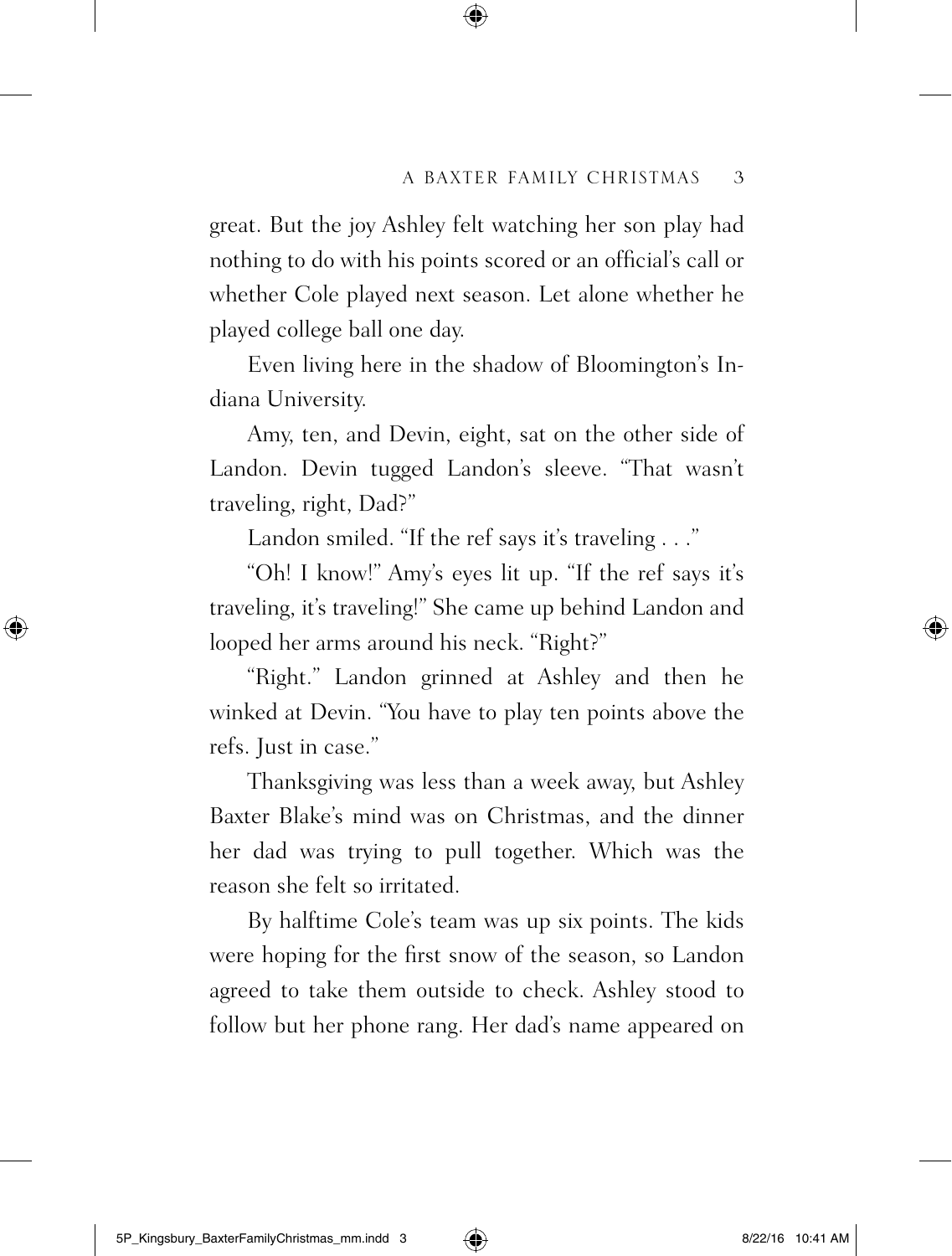the screen. She motioned for Landon to go on without her. Then she took the call.

"Hey, Dad." She sat down again and tried to sound pleasant. "How are you?"

"Good. Beautiful day. It's already snowing here."

Ashley pictured it, the way fresh snow looked across Bloomington. The whole town would turn into a Norman Rockwell painting, the way it did every year at this time. "Amy and Devin will be thrilled."

"You kids always were when you were little!" Her dad laughed. "Of course, we always needed a big box by the front door for coats and mittens and boots. But that never stopped us!"

Ashley smiled at the memory. It seemed like yesterday when she and her siblings were the little ones, clamoring to get outside and play in the first snow. Now all of them were married with kids of their own.

Her dad paused for a moment, and Ashley could feel his tone change before he said a word. "Ashley, I think you know why I called . . ."

She closed her eyes. *I'm not ready for this, God. Help me. Please . . .*

"You and Landon." Her father sighed. "You haven't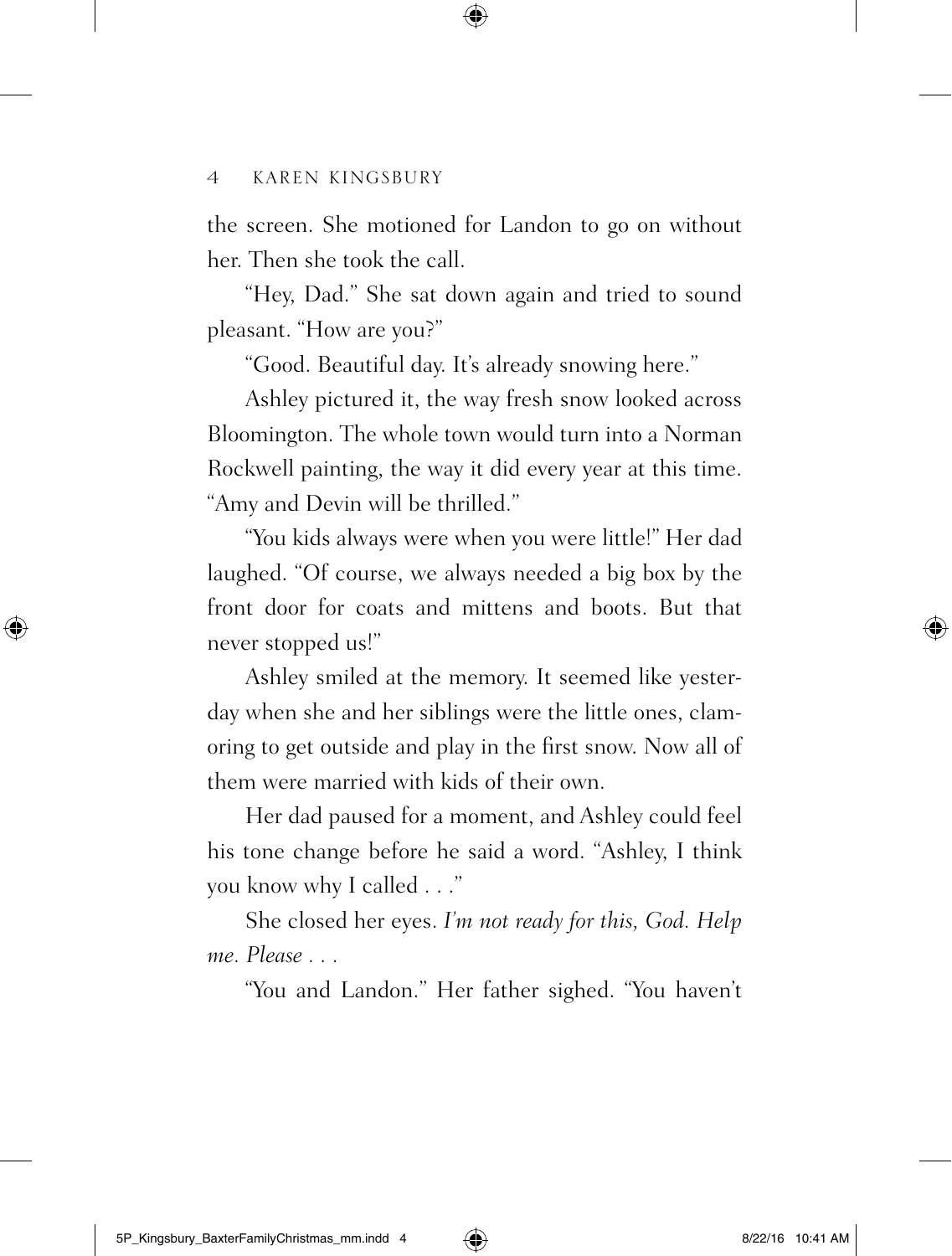given me an answer about Christmas Eve. About dinner with Kendra Bryant and her husband."

Anxiety left an instant wake across the already troubled waters of Ashley's heart. She blinked a few times and stared at the small cross on the wall just above the side entrance to the gym. "I'm not trying to be difficult, Dad."

"I know." His tone was kind. "And I don't want to force your decision. It's just . . . I'd like a plan."

Thanksgiving was still days away, but her father had been talking about Christmas Eve since the beginning of November. Ashley and her siblings disagreed about how to handle their dad's request. But Ashley was easily the most concerned about the idea. "Landon and I talked. We don't think a family meeting with Kendra on Christmas Eve is a good idea. Maybe not ever."

Silence followed before her dad finally spoke. "I understand<sup>"</sup>

"You can still use our house. Landon and the kids and I will have dinner with his parents." Ashley tried to sound upbeat. But her effort didn't seem to be working. "I don't want to get in the way of your plans. But on Christmas Eve? I'm not sure how Amy would handle that."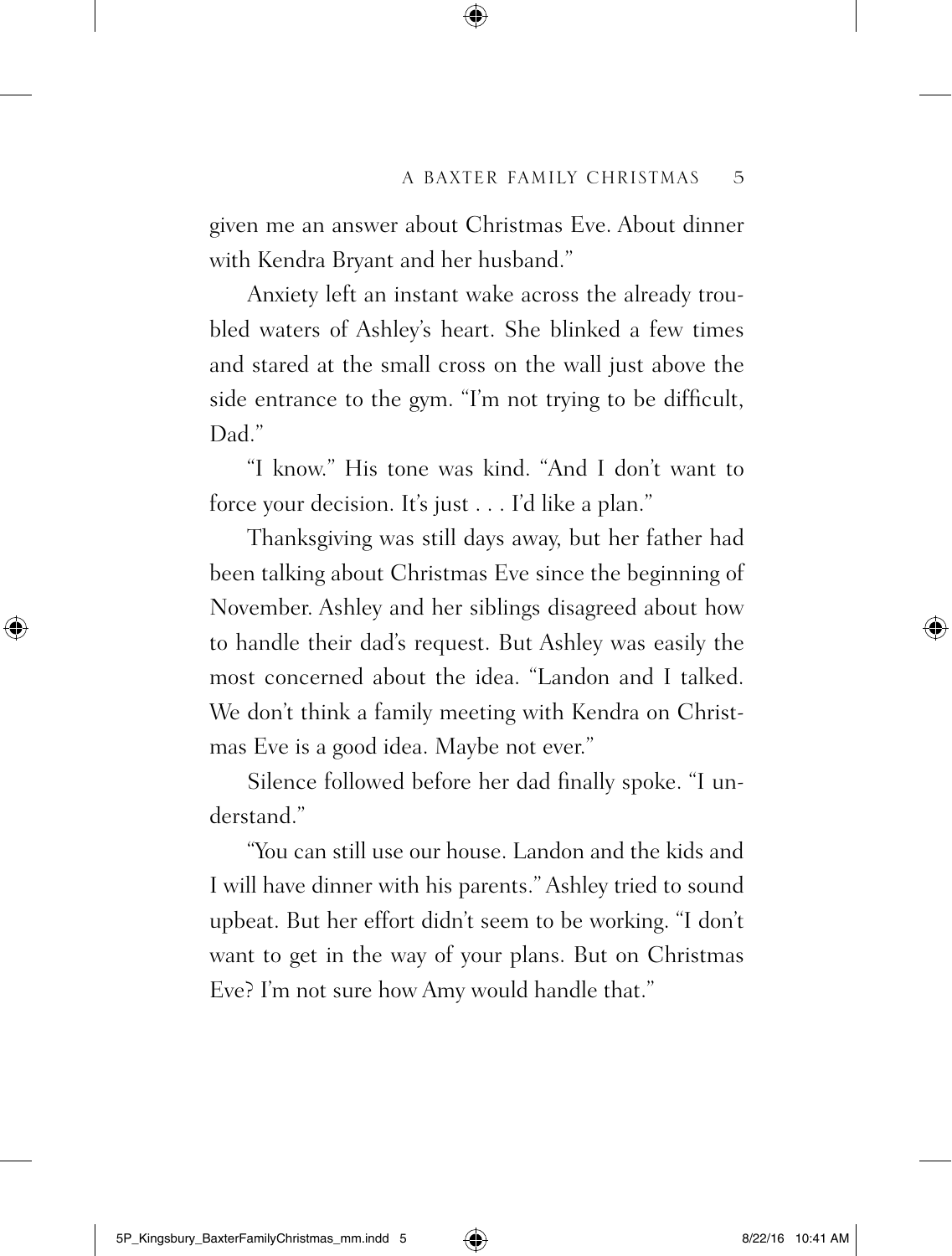"I like the idea of Christmas Eve. Because everyone will be together." Her dad sounded like he was struggling with the idea, also. At least a little. "I keep asking myself what would Erin want us to do?"

The mention of her sister made Ashley catch her breath. For a long moment she didn't speak. She closed her eyes again. *Erin should be here, God. We shouldn't even be having this conversation.*

"Ashley?"

"I'm sorry." She exhaled slowly. "What would I say to her?" What would any of them say? She spotted Landon and the kids entering the gym again, headed toward her. "Can I call you tonight? I'm at Cole's game. Halftime's almost over."

Her dad hesitated, but only slightly. "Sure." He paused. "Tell Cole I'm sorry I wasn't there. I had a few things to do around the house this morning. Next time, okay?"

"Of course." Ashley smiled. Her dad usually attended every game. Today, though, she was almost glad he wasn't here. She couldn't spend the hour talking about Christmas Eve and meeting the stranger with Erin's heart. It was all too sad.

Cole's team won the game and they drove home to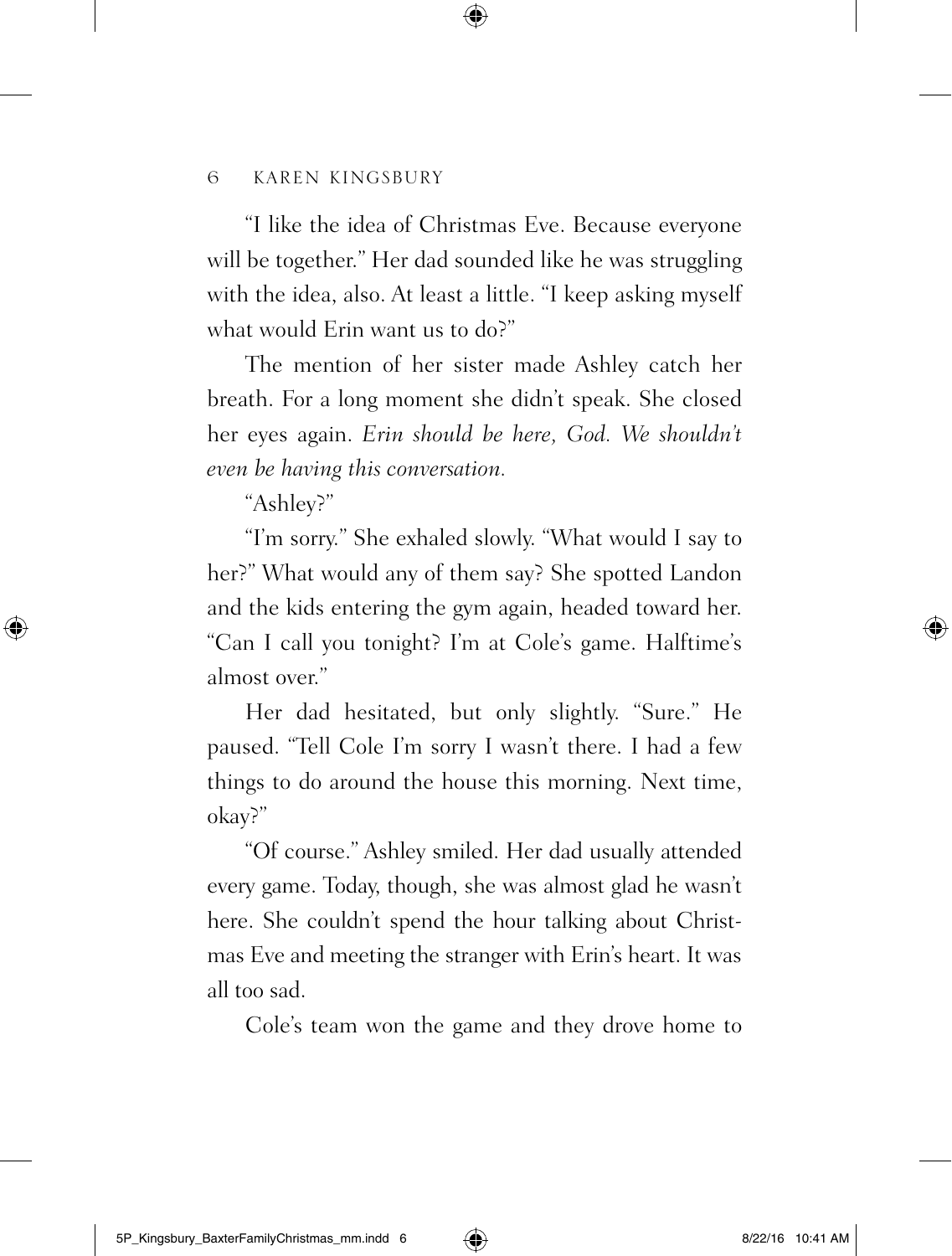play in the snow. Once the kids were outside, Ashley and Landon stood near the window. "I don't have peace about it. I don't think it's good for Amy to meet this Kendra woman."

"Honey." He turned to face her. "You're clearly uncomfortable with this." Landon hugged her and searched her eyes. "So we skip the Christmas Eve dinner this year. We'll still see each other the next day."

Ashley looked long at her husband. She loved him so much. "Thank you. For understanding."

"Always." He shifted gears, grinned and motioned to the snow out front. "Let's go show the kids how to build a real snowman."

## riya

Ashley didn't call her father back until later that night when the kids were in bed. "Like I said earlier, Dad. Landon and I don't think it's a good idea."

"Okay." He was quicker to respond this time. "I understand. Really." He paused. "If you change your mind, just let me know."

His statement frustrated her. "Meaning . . . you hope we'll still join you?"

"Sure. Yes, that's what I'd like."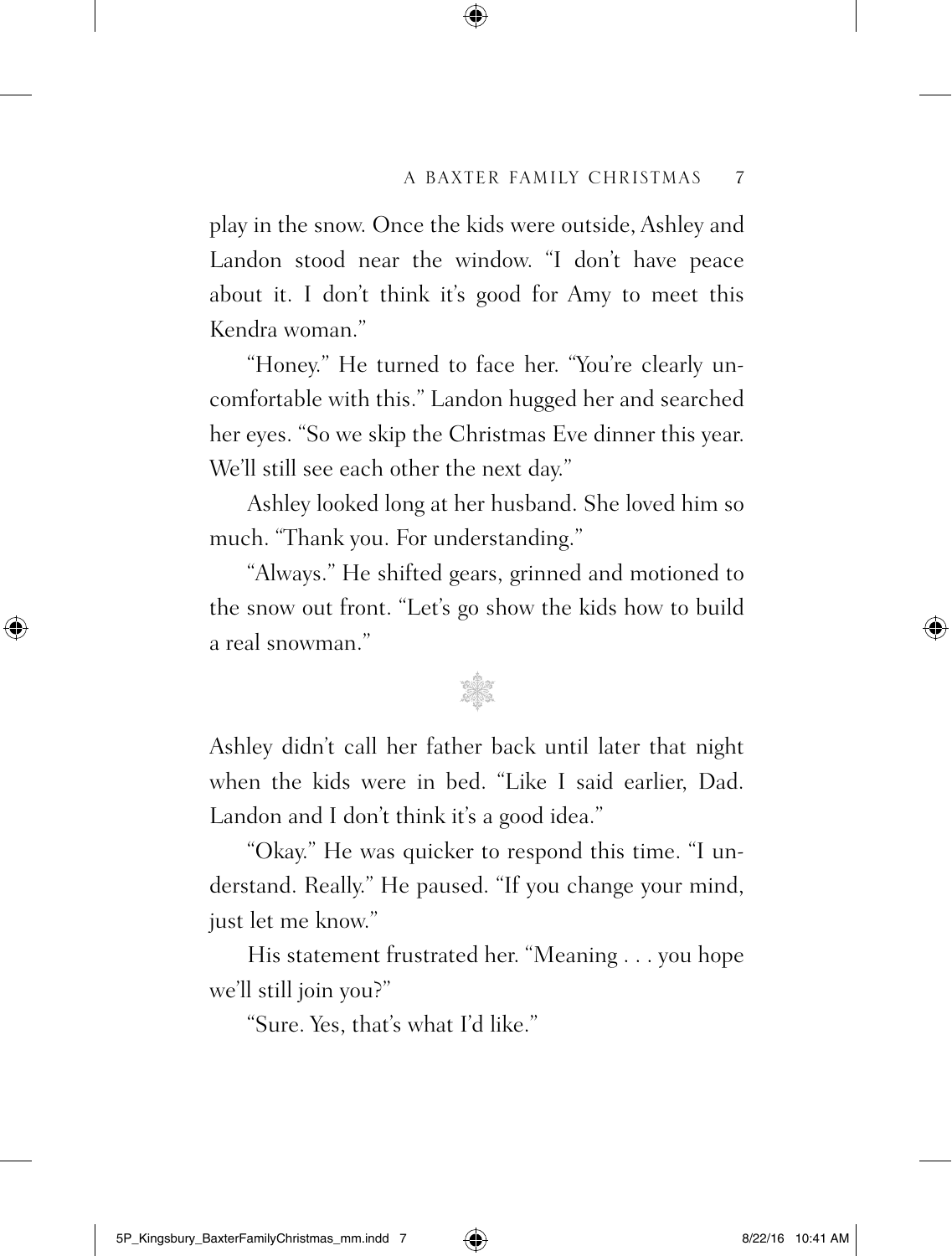"But Dad . . ." Ashley paced across her bedroom floor. "I just got done telling you we won't be there." Nothing about this was easy.

"Just pray about it, okay? Can you do that for me?"

Ashley was near tears by the time she hung up. Her dad had never raised his voice, but he seemed unwilling to accept her decision.

After the call she found Landon in the kitchen washing the counters. "I talked to my dad."

He looked over his shoulder, his handsome face suddenly concerned. "He still wants us to be there?"

"Yes." Did she look as weary as she felt? She waited while he dried his hands and the two of them took seats opposite each other at the kitchen table.

Landon searched her face. "Tell me, Ash."

She nodded and her eyes found a spot on the table. "He wasn't angry or anything. But he wants us there." She looked up at him. "He asked us to pray about it."

"I'm sorry."

"Yeah." Tears filled Ashley's eyes. "I mean . . . of course we can pray. But think about how hard it would be."

"We don't have to be here." Landon covered her hand with his. "You can stick to your decision."

Ashley stood, paced to the sink, and turned again to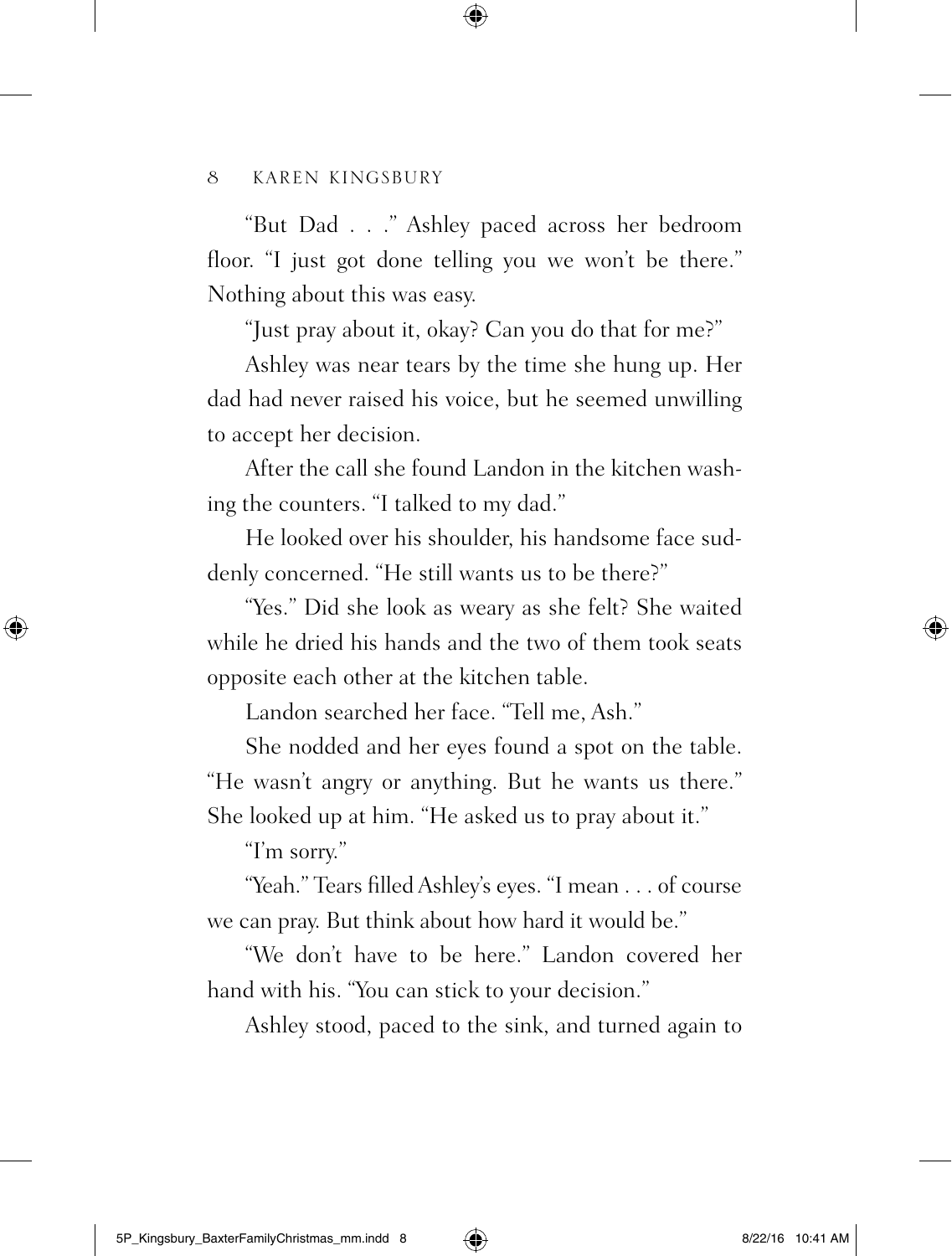face him. "Doesn't my dad get it? We're talking about Christmas!" She kept her voice low so she wouldn't wake the kids. But her tone was strained all the same. "Okay, so the woman has Erin's heart. She doesn't believe in God and she needs hope and direction. Her marriage is in trouble." Ashley walked from one side of the kitchen to the other. "I get all that. But why is that our job? Couldn't we pray for her? Call a church in her area and try to get her connected?"

Landon shifted in his chair.

"I mean, there we'll all be. Standing around making small talk with this . . . this stranger. And the whole time she's only alive because Erin died. How are we supposed to have a beautiful Christmas Eve with all of that going on?"

"I hear you." Landon didn't look away, didn't argue with her. "Your dad means well. I believe that."

Ashley tossed her hands in the air and paced back to the sink. "That's the hardest part. Of course he means well. He always means well. He loves everybody."

A smile tugged at Landon's lips. "No matter how far gone they are."

The fight left Ashley and she felt her shoulders drop a bit. "Even me. Back in the day."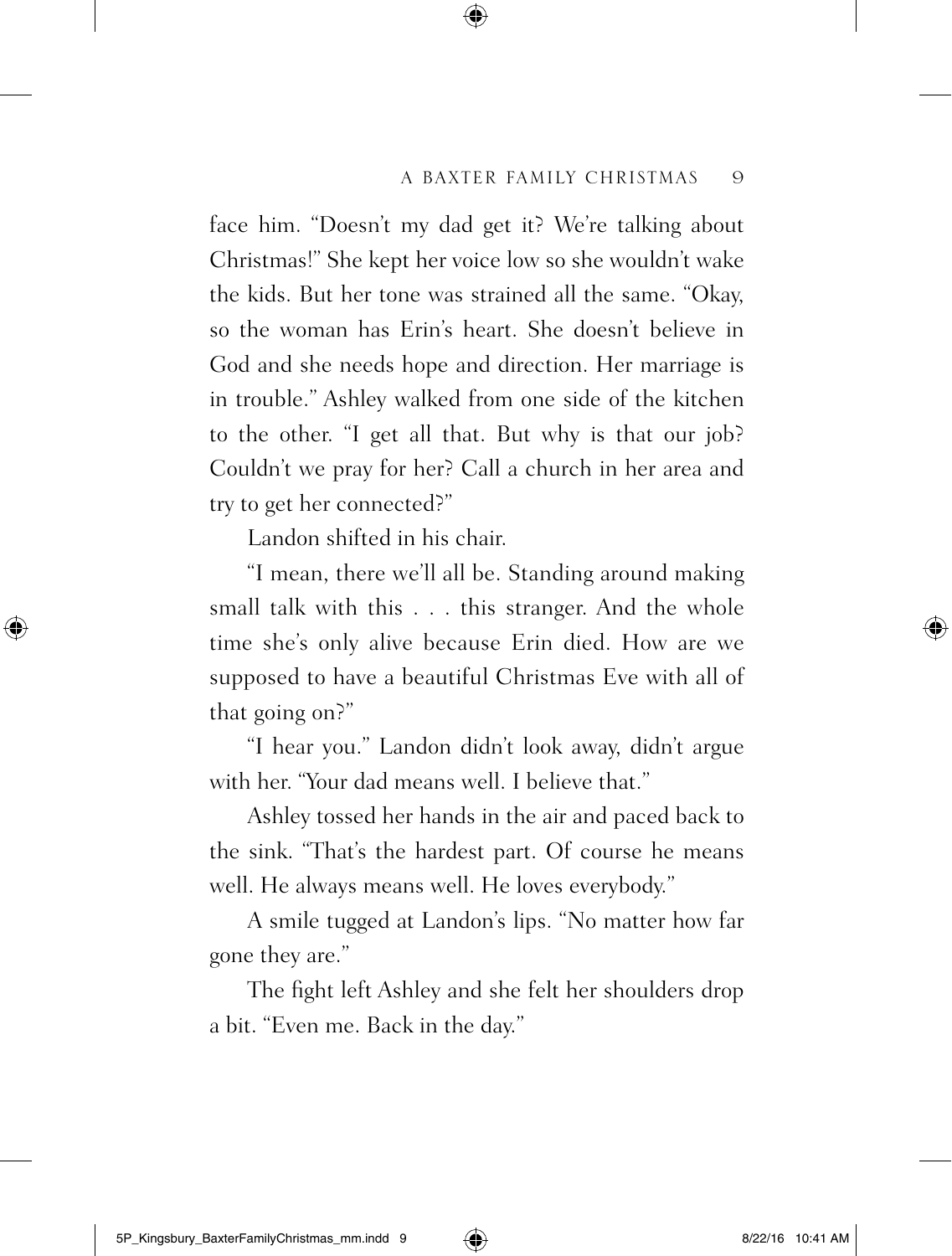Landon gave a light shrug. "Just saying."

"Deep down you're not really on his side, though, right?" Tears blurred her eyes again. "Landon, really? On Christmas Eve?"

"I'm on your side, baby." He stood and came to her. "But I guess it's possible . . . Christmas Eve could change the woman."

A sigh slid from Ashley's heart through her lips. "That's what my dad says." She came to him and wrapped her arms around his waist. "I just can't imagine it. Like what if I can't stop crying?" She pressed her head against his chest. "And what about Amy? How is she supposed to deal with that? Her mother's heart beating in the chest of a stranger? Right there in the middle of our Christmas celebration?"

"I get that." He eased back and looked into her eyes. "Maybe we should—" He seemed to notice something as he looked toward the doorway. "Amy. Honey, why are you out of bed?"

"You're talking loud." She wore a red flannel nightgown and rubbed her eyes, the light from the kitchen clearly too bright for her.

"Oh, honey." Ashley felt a rush of remorse. "I'm so sorry." She shared a quick glance with Landon. "Come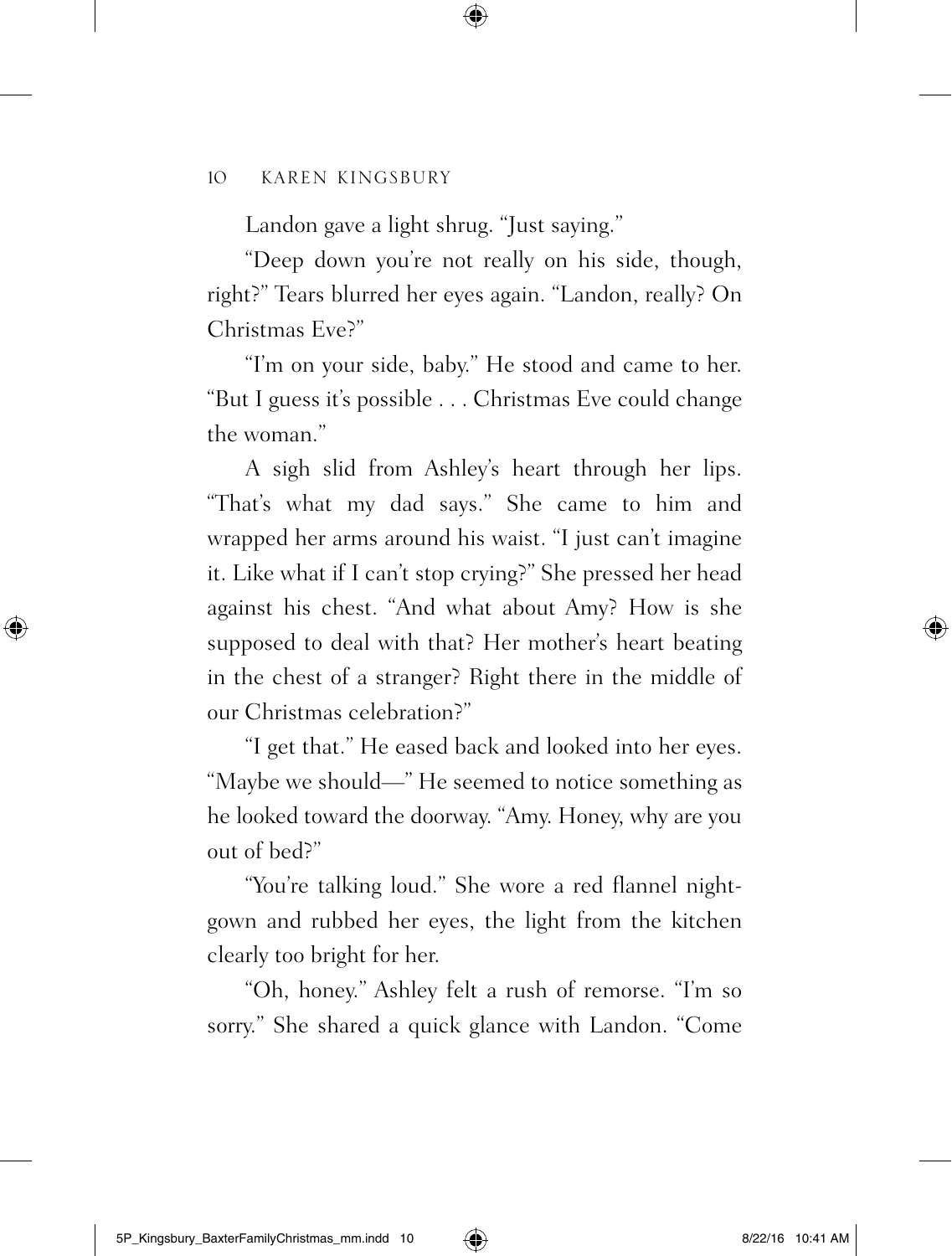on. I'll walk you back to your room. Me and Uncle Landon will be quieter. I promise."

Fifteen minutes later she returned to the kitchen. Landon was cleaning again, this time drying the stovetop. He set the towel down and turned to Ashley. "Think she heard us?"

"I asked her." Ashley put her face in her hands for a few seconds and then looked at Landon again. "She said no."

"She must've heard some of it."

"I think so." Ashley took his hands. "I thought about talking to her, asking her about it, but even that could be devastating."

"True."

Ashley saw the compassion in Landon's eyes. He loved all their children so much. And he treated Amy like one of his own. Ashley kept her voice low. "She's had to live with so much loss."

"Just like you." Landon pulled her gently into his arms. "Like all of us."

She searched his eyes. "But you don't think anything good could come from meeting with the woman, do you? For Amy?" She paused. "We're the ones raising her. We should know what's best for her, don't you think?"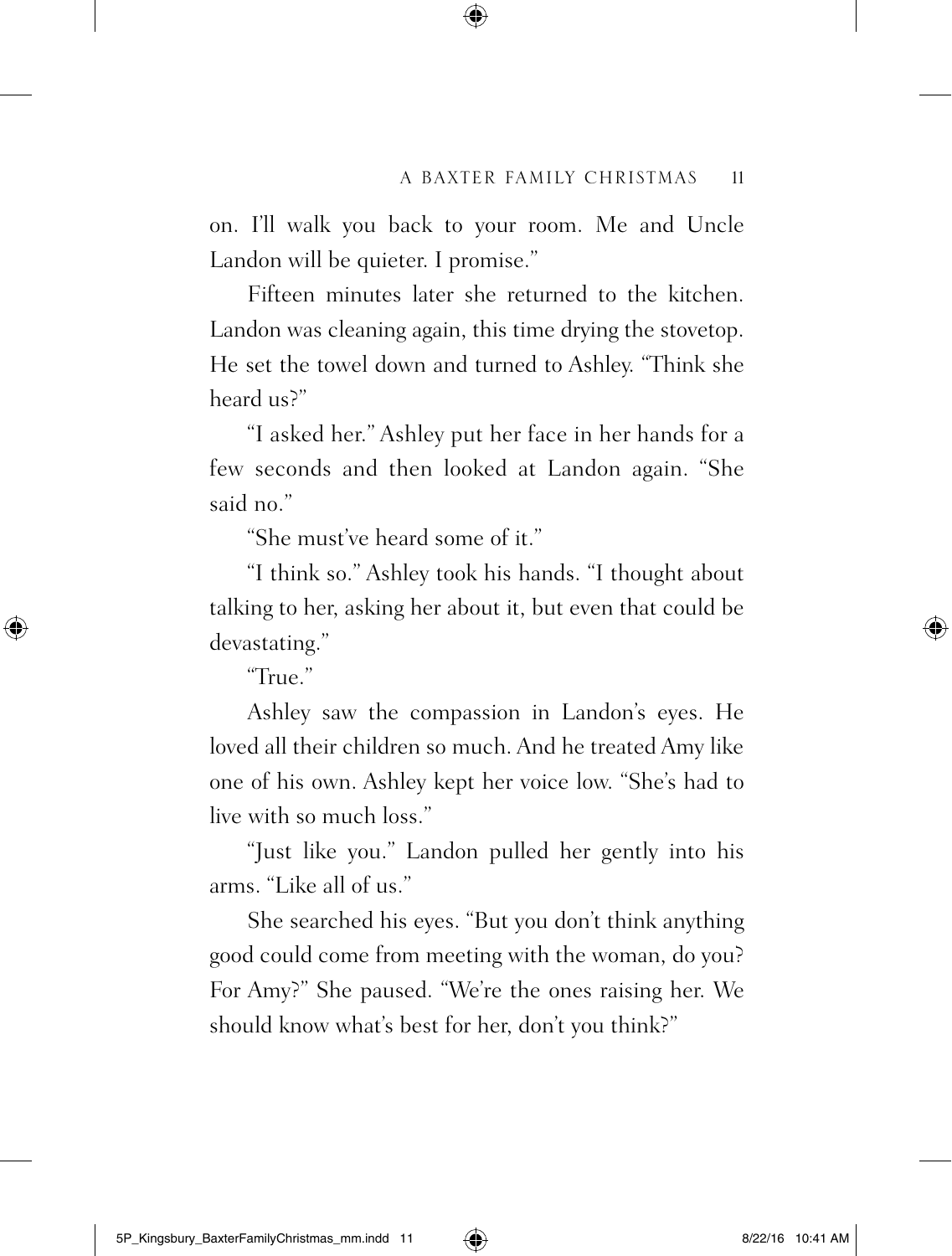"I'm not sure." His words came slowly, his eyes shining with love for her. "Could there be some comfort in it? Knowing that her mother's heart saved the life of someone else?"

The idea hadn't really occurred to Ashley. She let her forehead lean against his. "I can't see that happening. It would be so sad."

"Well . . ." Landon eased back so he could see her again. "We don't have to decide now. Christmas is still a month away."

Ashley nodded. She looked deep into his eyes, all the way to his beautiful heart. "Thank you. For listening to me"

"It's a lot." He brushed his thumb along her cheek. "Wanna pray?"

Her vision blurred with tears. She felt weary, afraid. "Yes. Please." She closed her eyes, but her fear and frustration only increased. The last few years had brought a gradual healing after the loss of Erin. Meeting Kendra would take her back to that terrible day in the emergency room, the day they found out about the accident.

Landon prayed out loud, asking God to give them wisdom and clarity about the possible meeting. He also asked that Ashley might have peace, whatever they de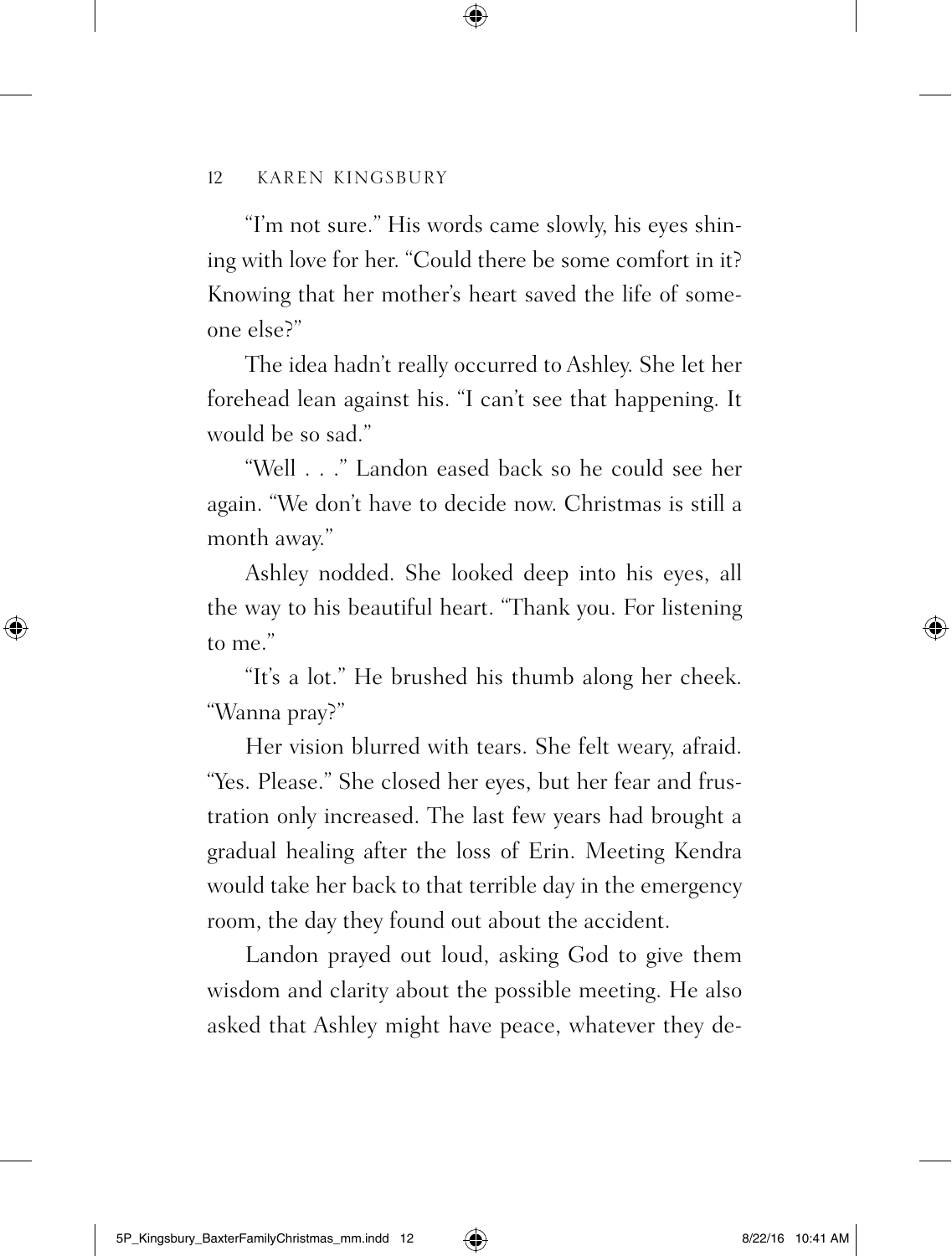cided, and that her father might think hard about the situation. When he was done praying, Landon ran his hands over her dark, shoulder-length hair. "Has anyone ever told you?" He grinned.

The heaviness in her soul lifted. She knew what was coming.

Landon raised his brow, his eyes sparkling. "You have the most beautiful hair"

She giggled. "Thank you, sir."

He moved in closer and kissed her. The sort of kiss that still took her breath away. "Now . . . how about we get some sleep?" He kissed her again. "God will make the answers clear."

"Mmm." Ashley kissed him this time. "You're a good kisser."

"You, too." Landon took her by the hand and led her toward the stairs and their bedroom on the second floor.

Ashley would be thankful every day for Landon Blake. The man he'd always been. It was hard to believe she had almost walked away from him all those years ago. Back when she was angry at God and not sure of her place in her family.

As she climbed the stairs, Ashley remembered it all again.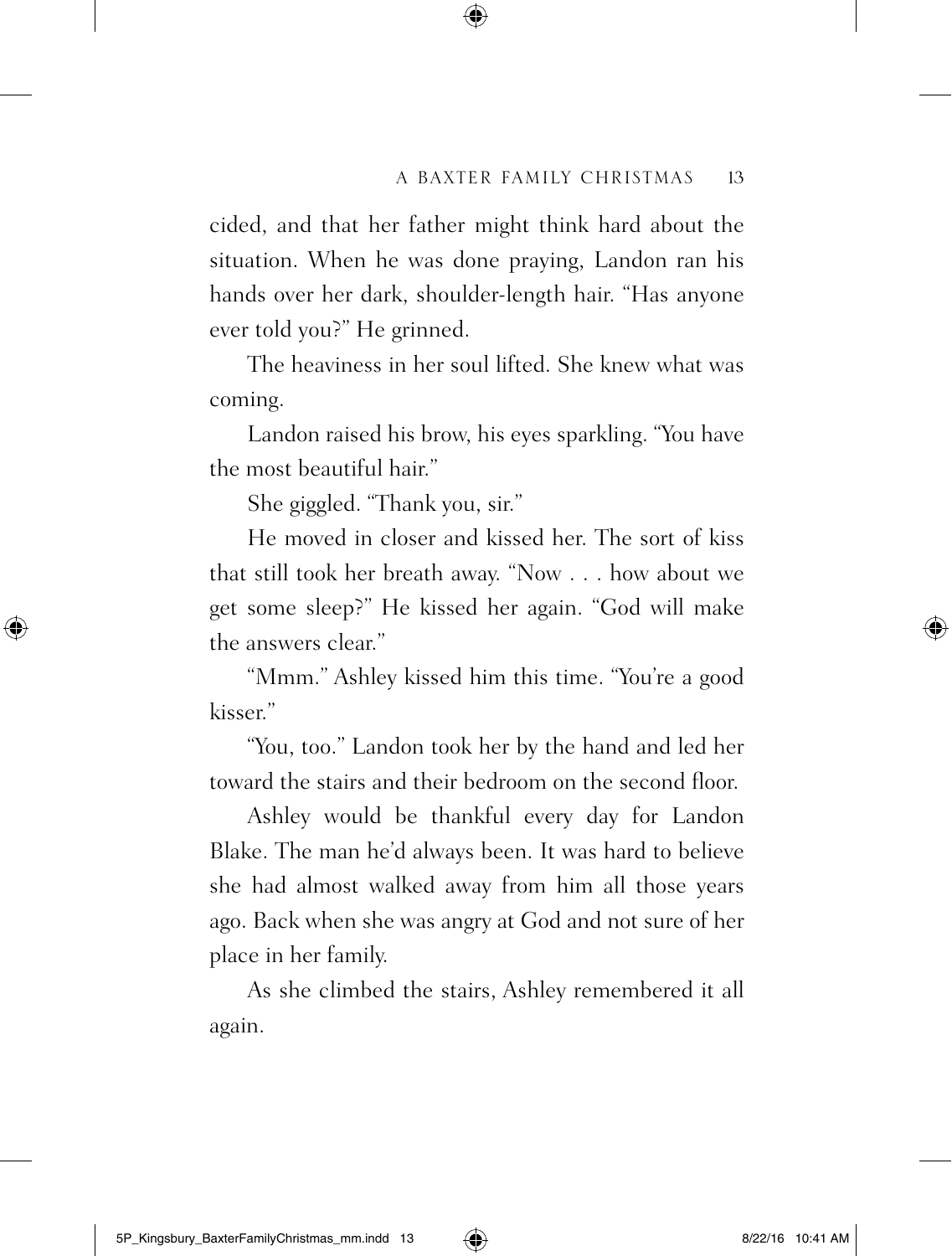She was the third daughter of John and Elizabeth Baxter. One of six kids, all grown up now. All married with kids. Her parents had seen her through those difficult years. When she'd come home from Paris alone and pregnant and rebellious.

But it was Landon Blake who had given his life for her and Cole. He loved Ashley's son like the boy was his own. Ashley's mother grew sick with cancer, but she lived long enough to see Ashley and Landon marry. They'd had three kids since then. One who only lived a few days before joining her grandmother in heaven.

Then came the car accident. Ashley's dear youngest sister, Erin, and her husband, Sam Hogan, and three of their daughters all killed that terrible day. Only their daughter Amy had lived. Raising her now was something else Landon took on as easily as he breathed.

That was the kind of man Landon was.

They reached their bedroom door. It was a miracle any of her family had made it through the heartache of that time. Erin's organs had gone to several recipients. And her heart had gone to Kendra Bryant. An atheist.

The woman her father had invited to join them for Christmas Eve dinner.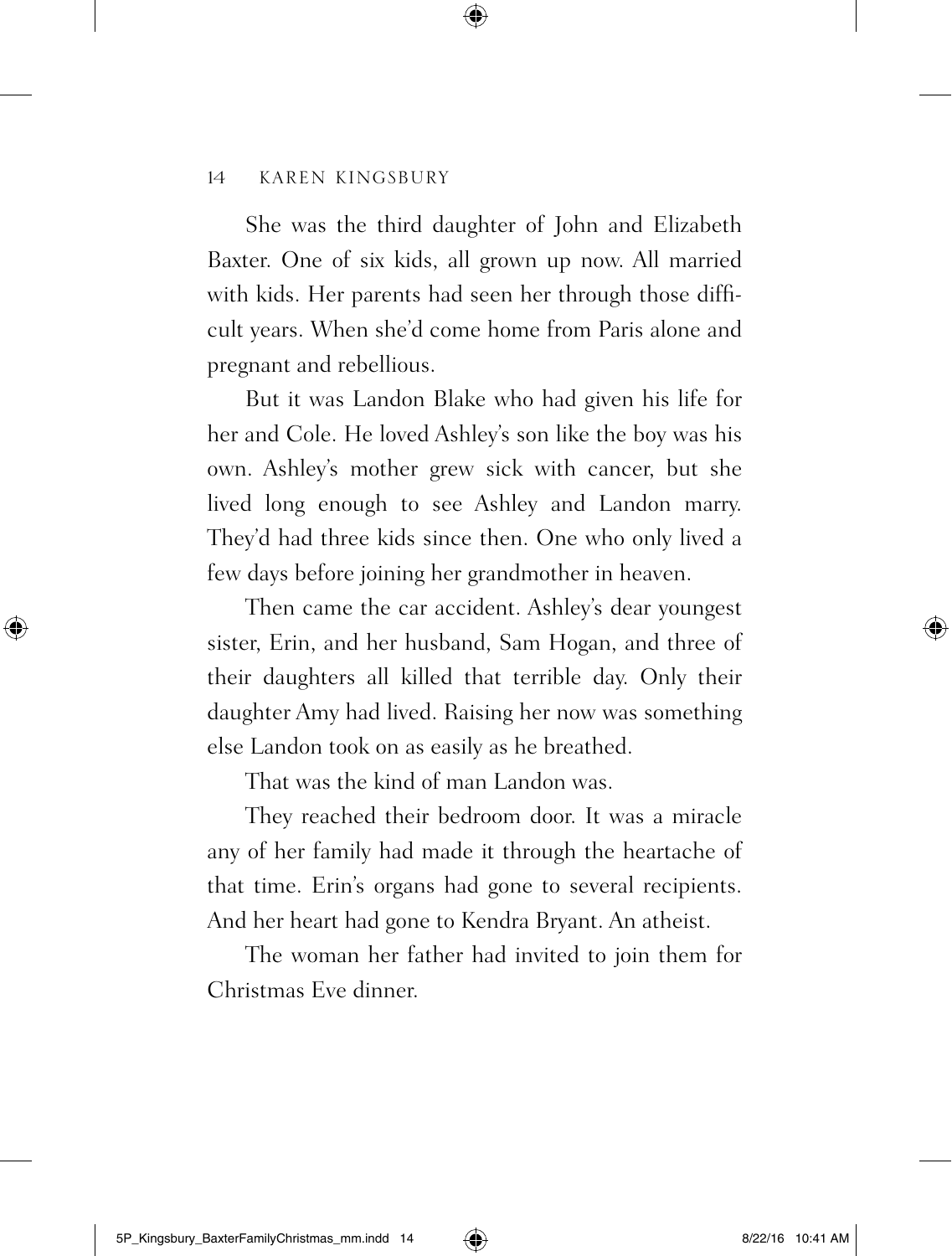"Hey." Landon turned and put his arms around her neck. "You're thinking about it again."

She smiled. "How come you know me so well?"

"Because." He kissed her. "When you're sad . . . my heart hurts." He smiled. "It's always been that way."

"I love you." Ashley rested her head on his chest. She didn't know what she had done to deserve a man like Landon Blake. But she knew this much. No family could be expected to meet a woman whose heart once belonged to one of their own. Especially on Christmas Eve.

Not even the Baxter family.



Amy Hogan couldn't sleep. She lay in bed in her dark room and stared at the moon just outside her window. *You're here, God. I know it. Right beside me*. She waited a minute in case God wanted to say something. But Amy didn't hear any actual words.

*Okay, God . . . so I heard everything they said. Now what am I supposed to do about it?*

She rolled onto her side and tucked her hand under her pillow. Aunt Ashley didn't want to meet the woman. She thought it would be too sad.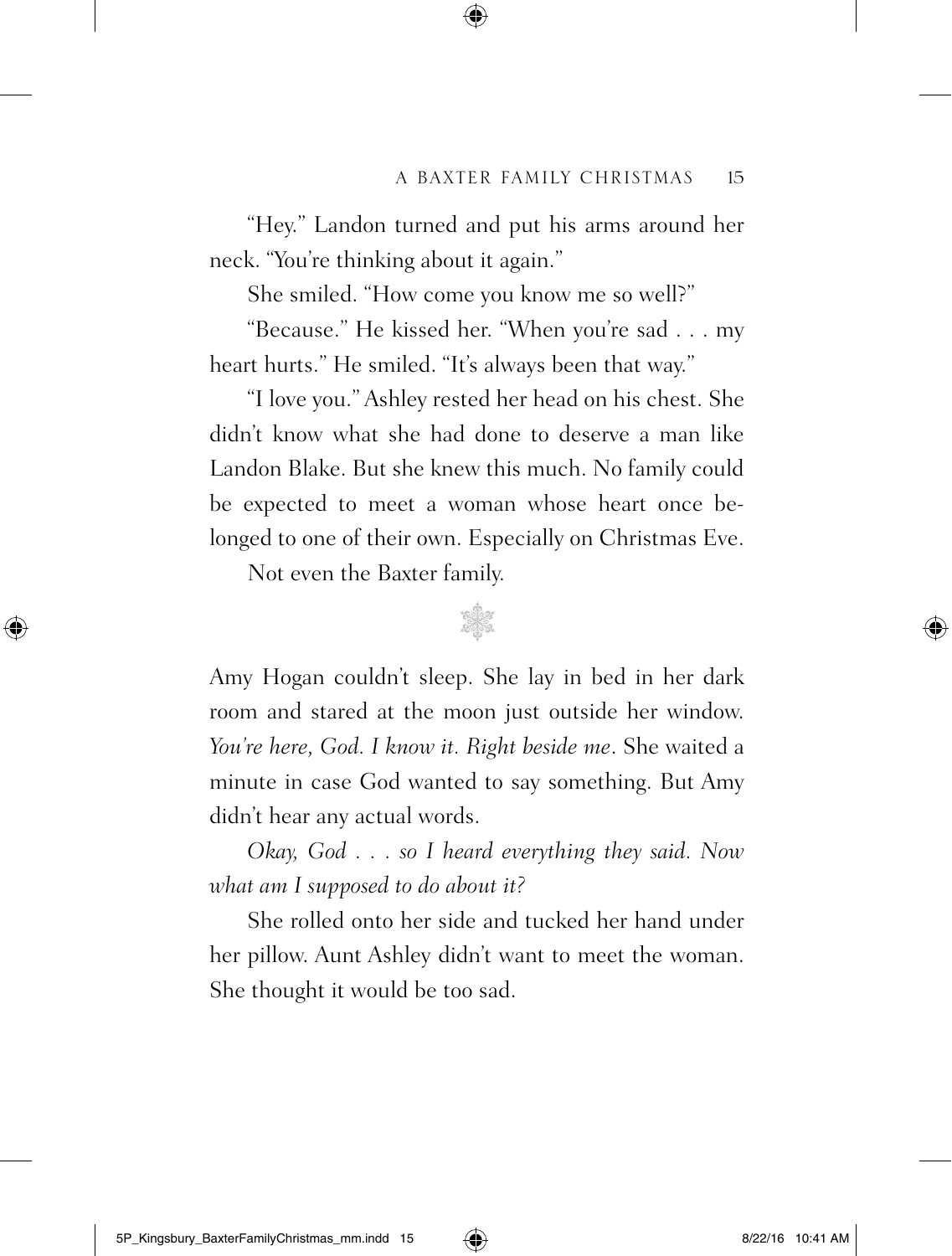But it was all Amy could think about.

What kind of a person was this stranger? What did she look like? Aunt Ashley said the woman was only alive because Amy's mommy died. *You must have really special plans for her, right, God? Because she got to live and my mommy didn't.*

Tears came. Amy couldn't stop them.

She didn't talk about her mom that much anymore. She loved Aunt Ashley and Uncle Landon. She felt like part of the family here. But every night before she fell asleep she did the same thing. She looked out the window, up toward heaven, and asked God to do something for her.

Tonight, though, she wasn't ready to do that yet.

Her thoughts were so loud she didn't want to sleep. What would it be like? Would the woman look like her mommy? Would she sound like her? Since she had her mommy's heart?

Amy wiped her tears with the sleeve of her nightgown.

Then a picture came to her mind of what it might be like.

It would be Christmas Eve and the woman would walk into the house. She would look like her mommy